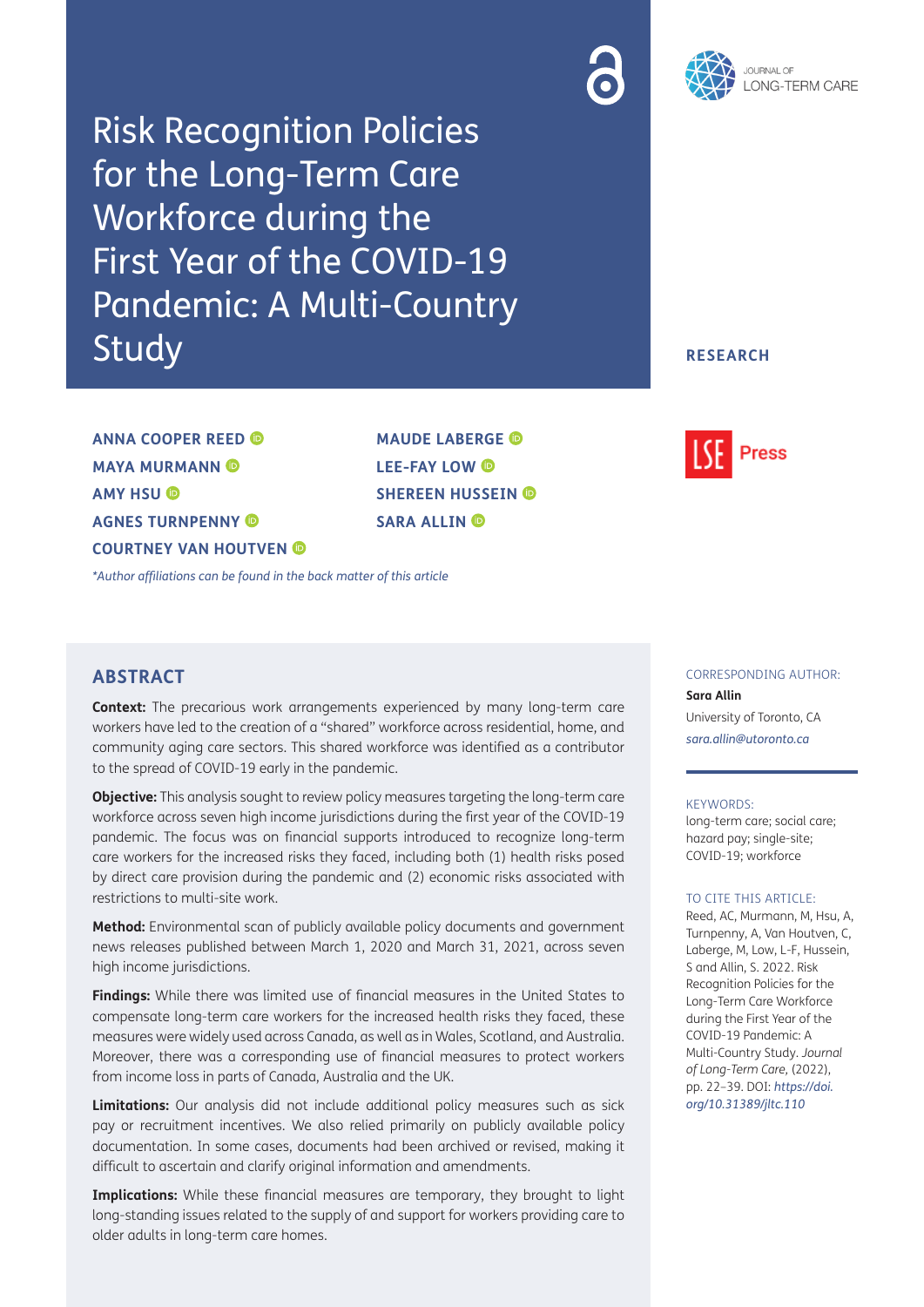## **INTRODUCTION**

The COVID-19 pandemic has disproportionately impacted residents and staff living and working in long-term care homes (Duan *et al.*, 2020; Fisman *et al.*, 2020; OECD, 2020c). Long-term care homes, commonly known as nursing homes or care homes, are facilities that primarily support aging adults with functional, social and complex medical needs (Estabrooks *et al.*, 2020; OECD, 2020a). By January 2021, long-term care residents accounted for a large proportion of COVID-19 deaths globally, making up an estimated 39% of deaths in the United States (US), 59% in Canada, 34% in the United Kingdom (UK) and 75% in Australia (Comas-Herrera *et al.*, 2021).

Long-term care workers, particularly personal support workers—who are also known as health care aides and nursing assistants (Afzal *et al.*, 2018)—are among the lowest paid in the health and aging care sector (OECD, 2020c). Many have multiple employers or work more than full-time hours across several facilities to earn a living wage (Canadian Union of Public Employees, 2020; Eaton, 2020; McGilton *et al.*, 2020). These precarious work arrangements experienced by many long-term care workers have led to the creation of a 'shared' workforce with high rates of staff turnover within long-term and aging care sectors across the globe (Duan *et al.*, 2020; van Houtven, DePasquale and Coe, 2020; Gandhi, Yu and Grabowski, 2021). In addition to low pay, there is limited job security, with few permanent or full-time employment opportunities (Duan *et al.*, 2020; McGilton *et al.*, 2020; OECD, 2020b). Furthermore, in the early months of the COVID-19 pandemic, the presence of this shared healthcare workforce among multiple long-term care homes was identified as a contributor to the spread of COVID-19 (McMichael *et al.*, 2020; Office for National Statistics, 2020; van Houtven, DePasquale and Coe, 2020; Chen, Chevalier and Long, 2021).

Single-site work restriction policies, which sought to limit the movement of staff across long-term care homes, and in some cases other care facilities or employment, were introduced or recommended in several jurisdictions during the first year of the pandemic to contain virus transmission. Generally, there were two different applications of single-site restrictions. Singlesite restrictions either indicated no movement between facilities was permitted or movement was permitted with a 14-day time-gap between periods of work at different facilities. While the implementation of singlesite restrictions may have helped contain the spread of the virus, these restrictions may have had unintended consequences such as exacerbating staffing shortages and financial insecurities among workers (Canadian Union of Public Employees, 2020; Duan *et al.*, 2020).

The objective of this analysis was to document policies targeting the long-term care workforce in seven high-income jurisdictions—the US, Canada, Australia

and the four countries in the UK, in recognition of the increased risks they faced during the first year of the COVID-19 pandemic. Specifically, we considered financial compensation introduced to the long-term care workforce for two broad categories of risk: **(1) health risks** arising from direct contact with infected residents and co-workers; and **(2) economic risks** due to potential reduction in earnings among those affected by single-site work orders. By documenting the strategies taken across multiple jurisdictions in the first year of the COVID-19 pandemic, this analysis provides an opportunity for comparative research and policy learning to address common challenges across long-term care sectors.

### **METHODS**

We conducted an environmental scan of publicly available policy documents and government news releases, as well as orders, published between 1 March 2020 and 31 March 2021. We collected data at two points in time; first during the early months of the pandemic (March–June 2020) and then at the one-year mark (March–April 2021). When possible, we accessed publicly available archived sources to account for policy changes between data collection points. If the archived sources had been removed from the website, virtual archival platforms were used to obtain these sources. We included documents pertaining to support for the long-term care workforce and measures that were put in place to protect workers and residents in four federations (or quasi-federations in the case of the United Kingdom): the US, Canada, the UK (and its four constituent countries—England, Scotland, Wales, and Northern Ireland) and Australia. These high-income, western liberal democracies are frequently compared in health systems and policy research due to similarities in terms of cultural and historical development, liberal welfare states (Esping-Andersen, 1990), sociodemographic profiles, and membership of the Organization for Economic Co-operation and Development (OECD). The long-term care sectors are also comparable across these jurisdictions in terms of the important role sub-national governments play in regulating and financing long-term care facilities, the mix of public-private financing, and the reliance on needs assessments to determine eligibility (Age UK, 2020; Canadian Institute for Health Information, 2020b; Dyer *et al.*, 2020) (**Table 1**). Lastly, these sectors are comparable with respect to their predominantly female workforce, a median age of approximately 45 years, and a reliance on foreign-born workers, particularly in Canada and Australia (OECD, 2020a).

Our data collection included federal/national, subnational governmental and long-term care associations' websites, and focused on information related to the introduction of temporary wage supplements and singlesite work orders. The measures included in this study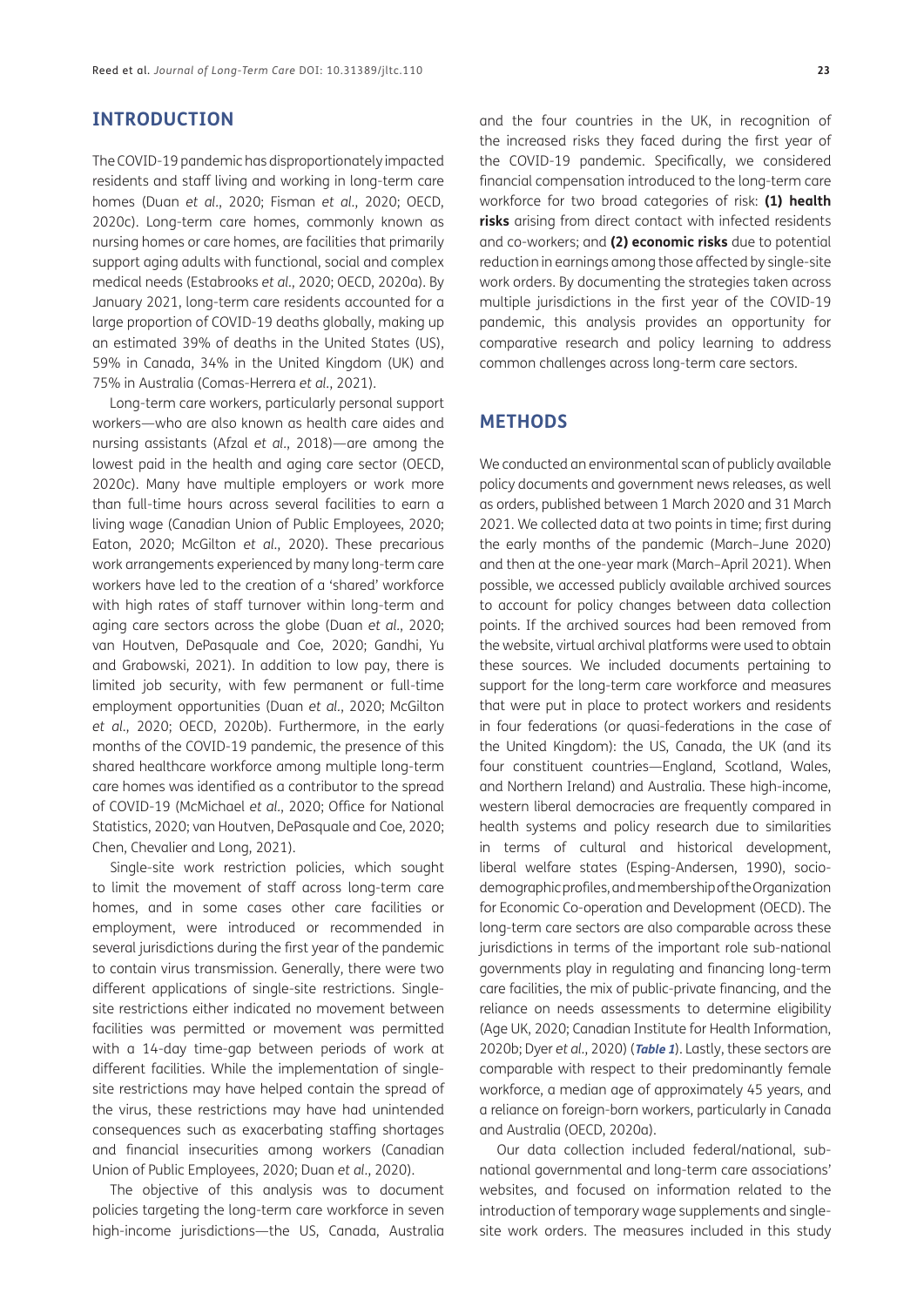|                      | FOR REGULATION<br>RESPONSIBILITY<br><b>AND FUNDING</b><br>PRIMARY                                             | POPULATION<br>FORMAL LTC<br>$AGED \geq 65^{(1)}$<br><b>WORKERS</b><br><b>PER 100</b> | LTC FACILITIES<br>RESIDENTIAL<br>POPULATION<br>$AGED \geq 65^{(1)}$<br><b>PER 1,000</b><br><b>BEDSIN</b> | GDP<br>SPENT ON<br>% OF<br>$LTC^{(2)}$ | POPULATION AGE<br>$\geq$ 65 RESIDING IN<br><b>LONG-TERM CARE</b><br>$(2017 - 2019)^{(3)}$<br>PERCENTAGE<br><b>OF TOTAL</b> | <b>WORKERS PER 100</b><br><b>LONG-TERM CARE</b><br>65 (2017-2019) <sup>(4)</sup><br>RESIDENTS AGE ><br>NURSING AIDES/<br>PERSONAL<br>SUPPORT | AGED 280 LIVING<br>IN INSTITUTIONS<br>PERCENTAGE OF<br>POPULATION<br>$(2019)^{(5)}$ | SUPPORT WORKERS<br>ESTIMATE SALARY<br><b>(LOCAL MINIMUM</b><br>IN LTC SECTOR IN<br>COMPARISON TO<br>OF PERSONAL<br>WAGE)                                                           |                                                                                                                                                                                                     |
|----------------------|---------------------------------------------------------------------------------------------------------------|--------------------------------------------------------------------------------------|----------------------------------------------------------------------------------------------------------|----------------------------------------|----------------------------------------------------------------------------------------------------------------------------|----------------------------------------------------------------------------------------------------------------------------------------------|-------------------------------------------------------------------------------------|------------------------------------------------------------------------------------------------------------------------------------------------------------------------------------|-----------------------------------------------------------------------------------------------------------------------------------------------------------------------------------------------------|
| Canada               | and Territorial<br>Government<br>Provincial                                                                   | 3.5 (2018)                                                                           | 54.4 (2018)                                                                                              | 1.2                                    | 7.0                                                                                                                        | 2.3                                                                                                                                          | 12.4                                                                                | \$12-24"8 (\$11.45-16"9)                                                                                                                                                           |                                                                                                                                                                                                     |
| <b>United States</b> | State Government                                                                                              | 5.5 (2018)                                                                           | 33.4 (2016)                                                                                              | 0.5                                    | 2.4                                                                                                                        | 4.0                                                                                                                                          | 6.1                                                                                 | $$13.87^{+0.11}(57.25^{0.12)}$$                                                                                                                                                    | CAD: \$9.5-18.99 (\$9.06-12.66)<br>AUS: \$16.48 (\$14.51)<br>UK: \$11.33 (\$11.07)                                                                                                                  |
| Australia            | Government<br>Federal                                                                                         | 6.2 (2016)                                                                           | 51 (2019)                                                                                                | $1.2^{(3)}$                            | 6.2                                                                                                                        | 4.9                                                                                                                                          | 19.7                                                                                | \$23.09(6) (\$20.33(7))                                                                                                                                                            |                                                                                                                                                                                                     |
| United Kingdom       | the four National<br>responsibility to<br>Governments<br>Devolved                                             | n/a                                                                                  | 43.8 (2018)                                                                                              | 1.5                                    | n/a                                                                                                                        | 1.2                                                                                                                                          | $\frac{1}{2}$                                                                       | £8.50 <sup>^(10</sup> ) (£8.21 <sup>°(10)</sup> )                                                                                                                                  |                                                                                                                                                                                                     |
|                      | Table 1 Comparison of long-term care sectors.                                                                 |                                                                                      |                                                                                                          |                                        |                                                                                                                            |                                                                                                                                              |                                                                                     |                                                                                                                                                                                    |                                                                                                                                                                                                     |
| Sources:             | (1) https://stats.oecd.org/Index.aspx?DataSetCode=HEALTH_LTCR.                                                |                                                                                      |                                                                                                          |                                        |                                                                                                                            |                                                                                                                                              |                                                                                     |                                                                                                                                                                                    |                                                                                                                                                                                                     |
|                      | on, in%202015%20(Figure%2011.24).                                                                             |                                                                                      |                                                                                                          |                                        |                                                                                                                            |                                                                                                                                              |                                                                                     | (2) https://www.oecd-library.org/sites/health_glance-2017-81-en/index.html?itemId=/content/component/health_glance-2017-81-en#:~:text=Total%20government%2Fompulsory%20spending%20 |                                                                                                                                                                                                     |
|                      | (4) https://www.cihi.ca/en/new-analysis-paints-international-picture-of-covid-19                              |                                                                                      |                                                                                                          |                                        | Is-long-term-care-impacts.                                                                                                 | (3) https://agedcare.royalcommission.gov.au/sites/default/files/2020-01/research-paper-2-review-international-systems-long-term-care.pdf.    |                                                                                     | l5) https://www.australianageingagenda.com.au/royal-commission/australia-spending-less-than-international-counterparts/#:~:text=%E2%80%9CWith%20findings%20that%20Australia%20     |                                                                                                                                                                                                     |
|                      | spends,long%2Dterm%20funding%20increase%2C%E2%80%9D                                                           |                                                                                      |                                                                                                          |                                        |                                                                                                                            | (6) https://www.thequardian.com/australia-news/2020/nov/12/more-than-200000-aqed-care-workers-seek-25-pay-rise-in-landmark-australian-case.  |                                                                                     |                                                                                                                                                                                    |                                                                                                                                                                                                     |
|                      | (7) https://www.fairwork.gov.au/tools-and-resources/fact-sheets/minimum-workplace-entitlements/minimum-wages. |                                                                                      |                                                                                                          |                                        |                                                                                                                            |                                                                                                                                              |                                                                                     |                                                                                                                                                                                    |                                                                                                                                                                                                     |
|                      | (8) https://rsc-src.ca/sites/default/files/LTC%20PB%20%2B%20ES_EN.pdf.                                        |                                                                                      |                                                                                                          |                                        |                                                                                                                            |                                                                                                                                              |                                                                                     |                                                                                                                                                                                    | https://www.retailcouncil.org/resources/quick-facts/minimum-wage-by-province/ (10) https://www.skillsforcare.org.uk/adult-social-care-workforce-data/Workforce-intelligence/documents/State-of-the- |

adult-social-care-sector/The-state-of-the-adult-social-care-sector-and-workforce-2020.pdf. *adult-social-care-sector/The-state-of-the-adult-social-care-sector-and-workforce-2020.pdf*.

(11) https://www.ltsscenter.org/wp-content/uploads/2020/09/Making-Care-Work-Pay-Report-FINAL.pdf. (11) *https://www.ltsscenter.org/wp-content/uploads/2020/09/Making-Care-Work-Pay-Report-FINAL.pdf*.

(12) https://www.bls.gov/opub/reports/minimum-wage/2019/home.htm. (12) *https://www.bls.gov/opub/reports/minimum-wage/2019/home.htm*.

*Notes*:

\* Care aides in the healthcare sector in 2020. \* Care aides in the healthcare sector in 2020.

This range captures the lowest and highest minimum wage rates across the Canadian provinces and territories as of 2021. ˆ This range captures the lowest and highest minimum wage rates across the Canadian provinces and territories as of 2021.

\* Average hourly earnings among fare facility aides in 2019. + Average hourly earnings among fare facility aides in 2019.

"Median hourly rate for a care worker in adult social care in 2019/20. ^ Median hourly rate for a care worker in adult social care in 2019/20.

"National Living Wage. ª National Living Wage.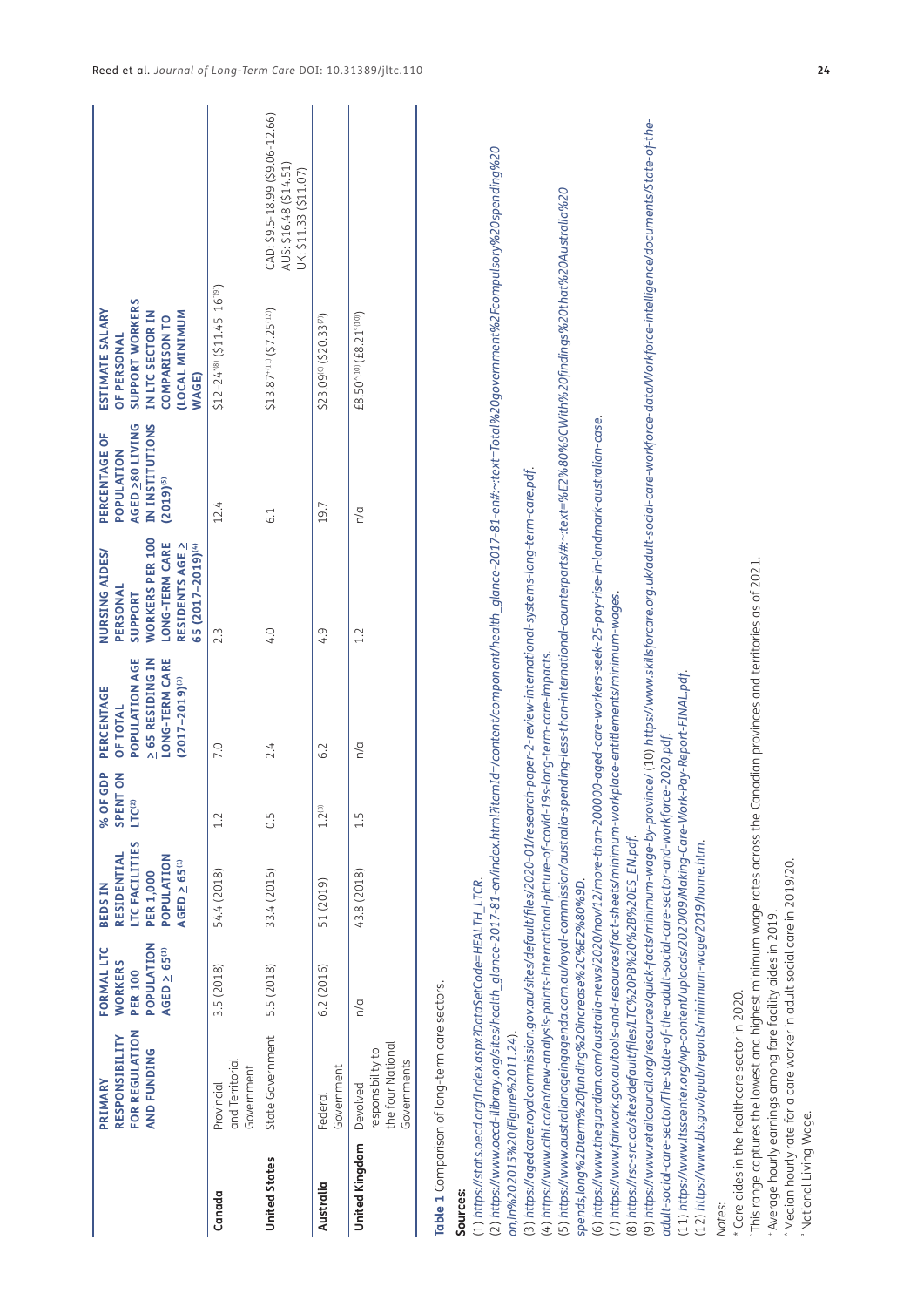are limited to government and public health policies that directly or indirectly targeted the long-term care workforce. Specific organizational or corporate policy responses were not reviewed.

To ensure comprehensiveness of the policies reviewed, two data collection templates were developed for the two categories of risks considered. Financial compensation for health risks, which we refer to as *hazard pay*1 features of interest, included implementation date of program; title of program; type of payment; amount and duration of payment; eligibility criteria; eligible workplaces; eligible roles; limits to eligibility and fund distribution, as well as any other relevant implementation details (Appendix 1). Compensation for any overtime hours was not considered a form of hazard pay for the purposes of this analysis. For compensation for economic risks associated with single-site work restrictions, features of interest included single-site order announcement date; single-site order implementation date; mandatory or recommended order; other implementation details and description of financial protection measures, including protection of hours and income (Appendix 2). With respect to the use of *mandatory* or *recommended* designations, we considered any policies to be mandatory if the choice was not left up to the licensee, long-term care provider or worker itself, but rather was required by a government policy or government agency. As much as possible, we validated our findings with experts and stakeholders in the field (government representatives responsible for long-term care, researchers in the long-term and aging care sector, leaders of organizations that represent longterm care workers) from each jurisdiction.

### **RESULTS**

# **POLICY MEASURES TO SUPPORT THE LONG-TERM CARE WORKFORCE**

#### Compensating for Increased Health Risks

By 31 March 2021, 11 US states, all thirteen Canadian provinces and territories, Scotland (UK), Wales (UK), and Australia introduced some form of hazard pay for the long-term care workforce (**Figures 1–4**). These hazard pay programs took the form of an hourly payment top-up, a percentage increase in payment, or a lump sum bonus. Few of these programs targeted long-term care workers exclusively. Rather, the intent of many of these financial measures was to compensate low-income, essential frontline workers broadly, which included some longterm care workers such as personal support workers (Appendix 1). Most programs were introduced between March and June 2020 (**Figures 1–4**). Of those introduced later in 2020, the bonuses were frequently applied retroactively to the early months of the pandemic. Few programs were introduced in 2021.



**Figure 1** United States – Timeline of policy measures in long-term care and daily new confirmed COVID-19 cases, March 2020–March 2021. *Legend:* Hazard pay programs are captured in green.

*Note:* MD = Maryland, MA = Massachusetts, AR = Arkansas, NH = New Hampshire, RI = Rhode Island, ME = Maine, MT = Montana, ID = Idaho, LA = Louisiana, PA = Pennsylvania, VT = Vermont.

*Note:* Each marker represents the **first** single site or hazard policy to be introduced within a jurisdiction. Subsequent policies introduced in a jurisdiction are not captured. \* No specific date provided, only month of May, 2020.

*Source:* Raw COVID-19 case count data was extracted from the COVID-19 Data Repository by the Center for Systems Science and Engineering (CSSE) at Johns Hopkins University.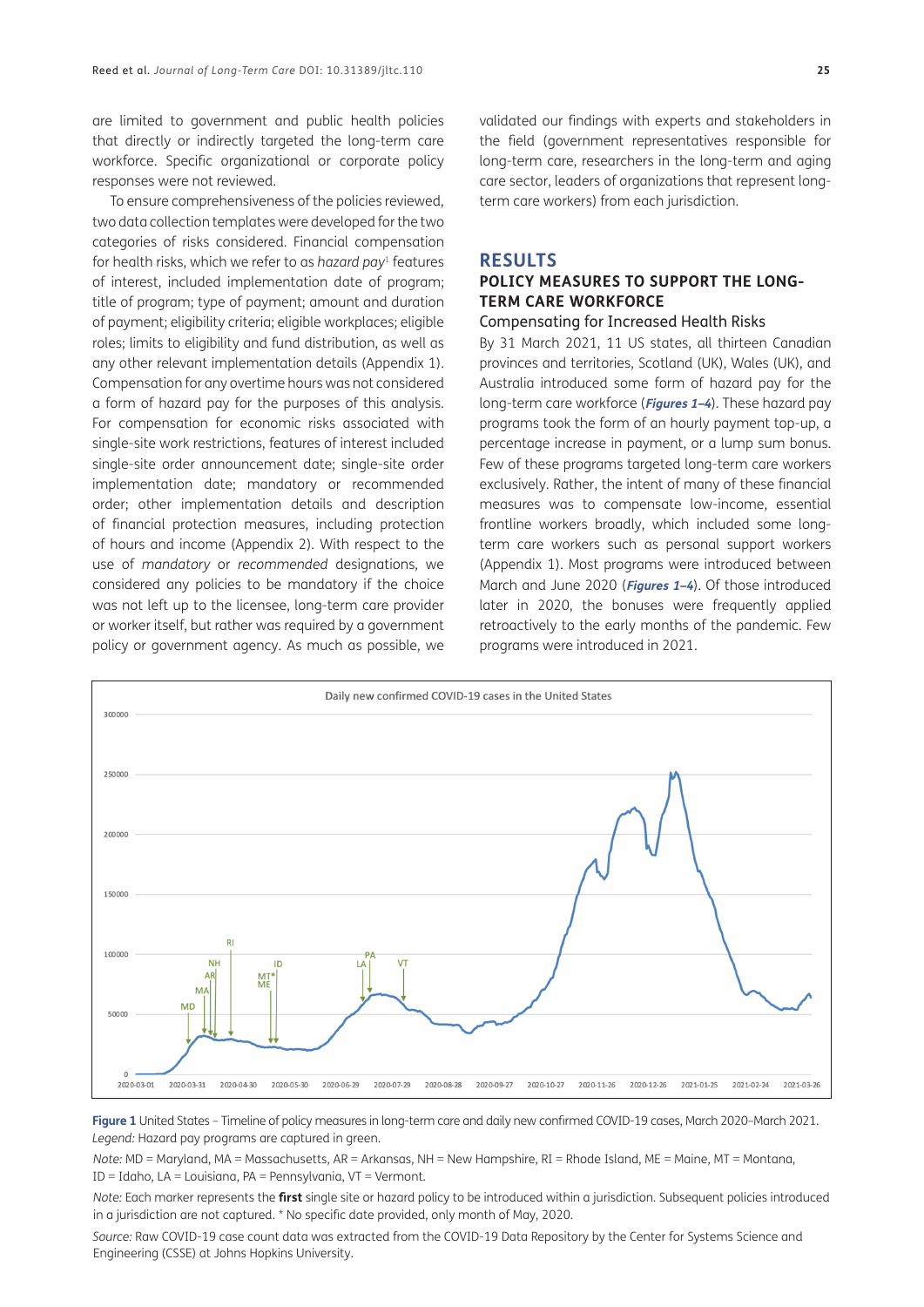

**Figure 2** Canada – Timeline of policy measures in long-term care and daily new confirmed COVID-19 cases, March 2020–March 2021. *Legend:* Hazard pay programs are captured in green. Single-site orders are captured in Blue.

*Note:* BC = British Columbia, QC = Quebec,

NS = Nova Scotia, AB = Alberta, MB = Manitoba, SK = Saskatchewan, PE = Prince Edward Island, NB = New Brunswick, NL = Newfoundland and Labrador, ON = Ontario, NT = Northwest Territories, YT = Yukon Territories, NU = Nunavut.

*Note*: Each marker represents the first single site or hazard policy to be introduced within a jurisdiction. Subsequent policies introduced in a jurisdiction are not captured.

*Source:* Raw COVID-19 case count data was extracted from the COVID-19 Data Repository by the Center for Systems Science and Engineering (CSSE) at Johns Hopkins University.



**Figure 3** United Kingdom – Timeline of policy measures in long-term care and daily new confirmed COVID-19 cases, March 2020– March 2021.

*Legend:* Hazard pay programs are captured in green. Single-site orders are captured in Blue.

*Note:* NIR = Northern Ireland, SCT = Scotland, WAL = Wales, ENG = England.

*Note:* Each marker represents the **first** single site or hazard policy to be introduced within a jurisdiction. Subsequent policies introduced in a jurisdiction are not captured.

*Source:* Raw COVID-19 case count data was extracted from the COVID-19 Data Repository by the Center for Systems Science and Engineering (CSSE) at Johns Hopkins University.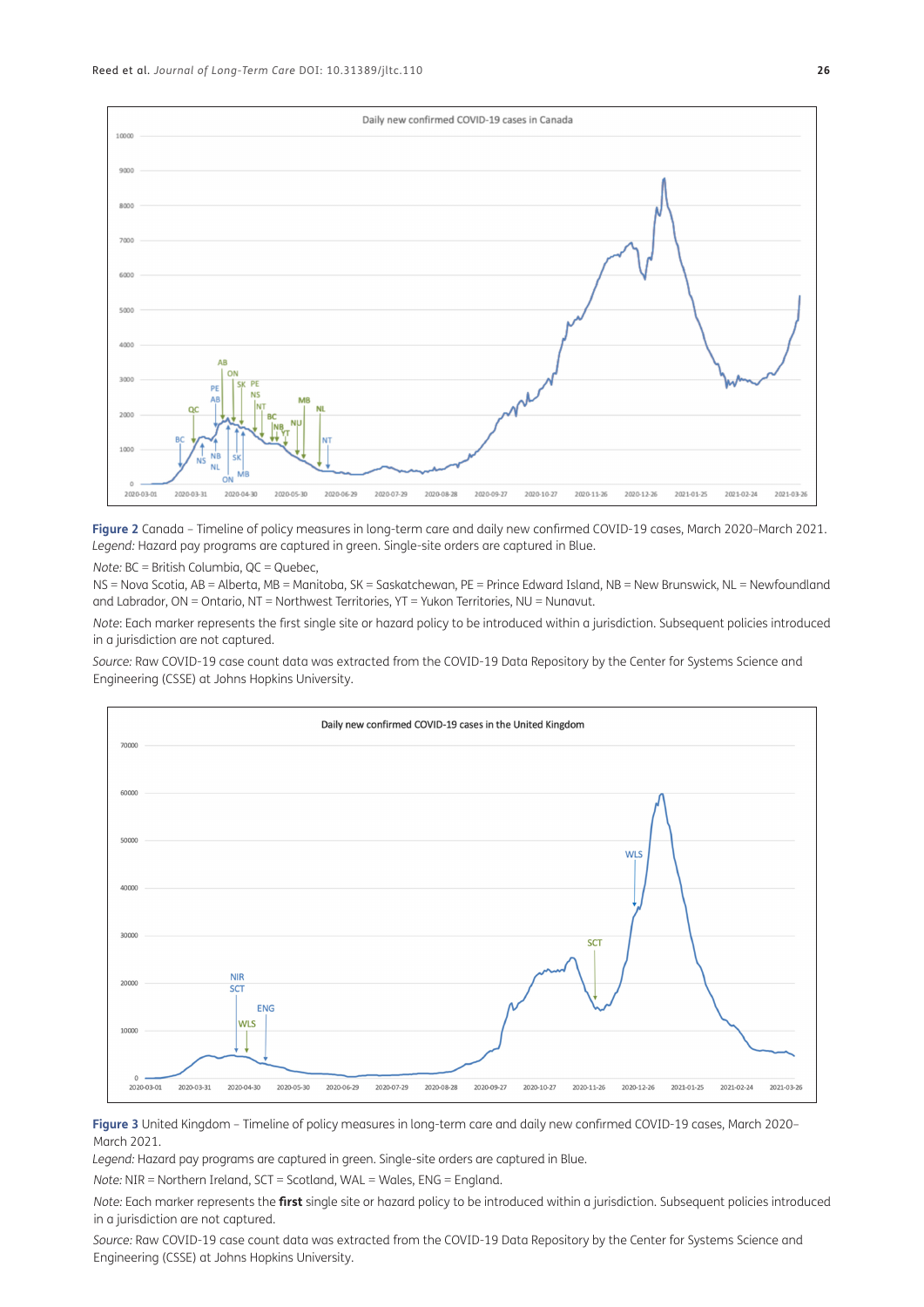

**Figure 4** Australia – Timeline of policy measures in long-term care and daily new confirmed COVID-19 cases, March 2020–March 2021. *Legend:* Hazard pay programs are captured in green. Single-site orders are captured in Blue.

*Note:* AUS = Australia, VIC = Victoria, SA = South Australia, QLD = Queensland, NSW = New South Wales.

*Note:* Each marker represents the first single site or hazard policy to be introduced within a jurisdiction. Subsequent policies introduced in a jurisdiction are not captured.

*Source:* Raw COVID-19 case count data was extracted from the COVID-19 Data Repository by the Center for Systems Science and Engineering (CSSE) at Johns Hopkins University.

### *United States*

While there were proposals to implement federallyfunded hazard pay programs in the US early in the pandemic (Kinder, Stateler and Du, 2020a)—including the Health and Economic Recovery Omnibus Emergency Solutions (HEROES) Act (Kinder, 2020) and the Proposal for Pandemic Pay to Reward, Retain & Recruit Essential Workers (Senate Democrats, 2020) in April 2020 and the Patriot Pay in May 2020 (Kinder, Stateler and Du, 2020a)—as of 31 March 2021, none had been passed into law. In fact, the Heroes Fund for hazard pay for essential workers was dropped from the \$2.2 trillion HEROES Act proposal in September 2020. Instead, on March 27<sup>th</sup>, 2020 the US Congress passed the Coronavirus Aid, Relief, and Economic Security (CARES) Act (US Department of the Treasury, 2020). The CARES Act prioritized financial support for hospitals and other healthcare providers such as long-term care facilities (van Houtven, Boucher and Dawson, 2020), and authorized the Nursing Home Provider Relief Fund (PRF), a \$5 billion USD distribution package disseminated to protect long-term care residents during the pandemic (US Department of Health & Human Services, 2020). However, these funds were primarily used for providers' safety needs such as testing and personal protective equipment, as well as hiring, instead of financially compensating staff for the increased health risks they faced (US Department of Health & Human Services, 2020). Further, although \$17.2 billion USD of the CARES Act was directed to the

Department of Veterans Affairs Health System (US Department of Veterans Affairs, 2020), the Department of Veterans Affairs Health System did not use their funds directly for hazard pay (Block, 2020). However, although the CARES Act was not intended to cover hazard pay, some states leveraged CARES Act funds to introduce their own state level hazard pay programs (Kinder, 2021). In January 2021, President Biden announced the American Rescue Plan (ARP) Act, a \$1.9 trillion funding package. Although dedicated federal funding for hazard pay was not included, the ARP Act provided \$350 billion in state and local aid which could be used for hazard pay for workers making less than \$13 per hour or \$25,000 USD a year (Kinder and Stateler, 2021; National Conference of State Legislatures, 2021). Moreover, the ARP provided a 10 percentage point increase in Medicaid expenditures for certain home and community-based services (HCBS) in qualifying states (Department of Health & Human Services, 2021).

Notably, eleven states (Massachusetts, Rhode Island, New Hampshire, Arkansas, Louisiana, Maryland, Pennsylvania, Vermont, Idaho, Maine and Montana) leveraged federal funding to develop their own hazard pay programs (**Figure 1** and Appendix 1) (Kinder, Stateler and Du, 2020b; Kinder, 2021). Though there was significant cross-state variability in the eligibility criteria and amount of payment, long-term care facilities were recognized as an eligible workplace in all programs. Arkansas was the only state to provide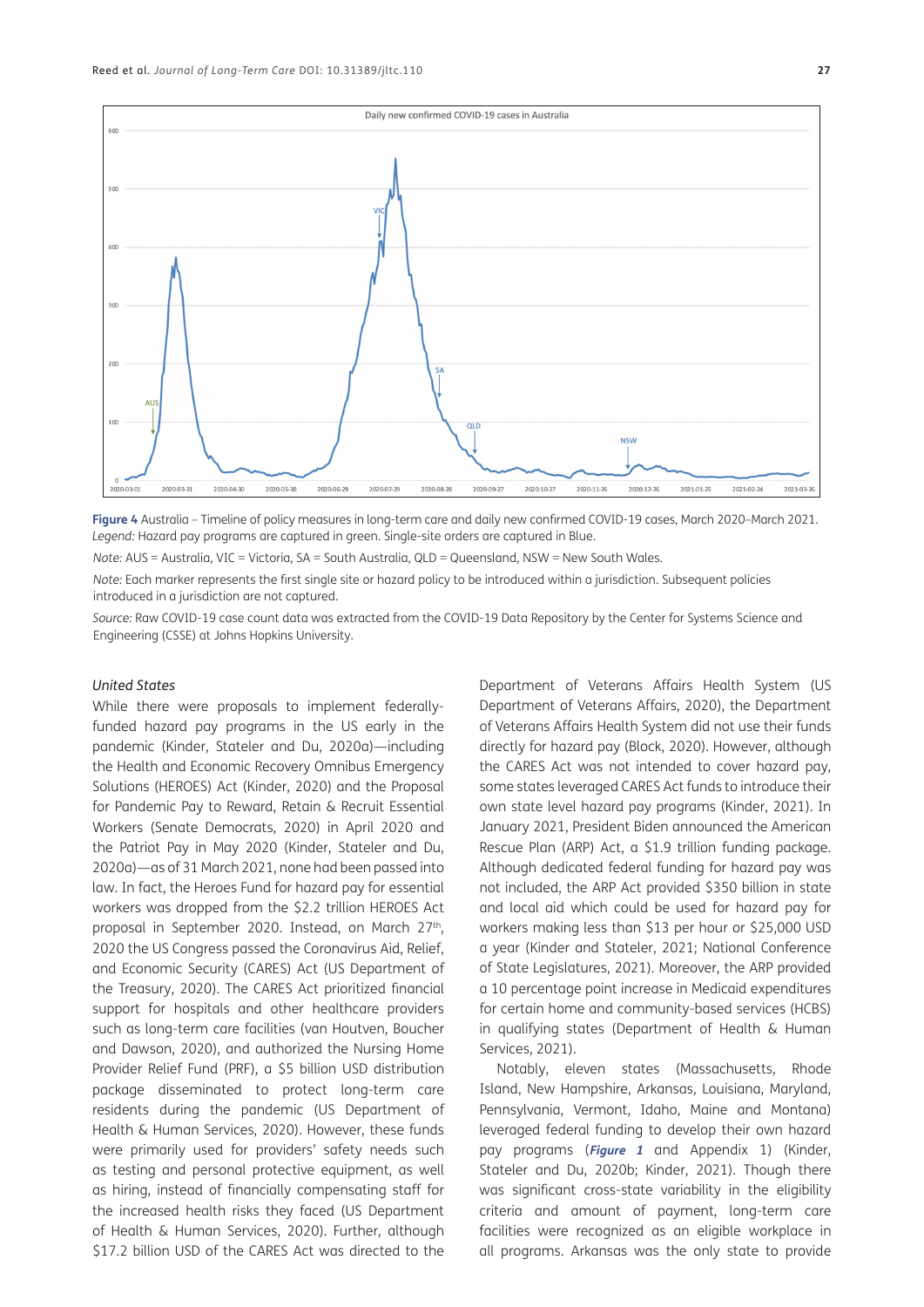hazard pay exclusively to health and long-term care workers, while the remaining states included other nonhealthcare essential services, such as homeless shelters, food services and correctional facilities. Furthermore, four of the state programs—Rhode Island (Executive Office of Health & Human Services, 2020), Louisiana (Louisiana Department of Revenue, 2020), Pennsylvania (Pennsylvania Government, 2020) and Vermont (Vermont General Assembly, 2020)—limited payments to lowincome workers using income thresholds to determine eligibility. In Pennsylvania, to ensure adequate support for all low-income workers in eligible industries, several factors were considered in the determination of hazard pay including risk level, wage level, and availability of other funding opportunities (Kinder, Stateler and Du, 2020a; Pennsylvania Government, 2020). Although Pennsylvania's \$50 million USD hazard pay program was only able to provide funding to 10% of applicants, longterm care workers were among the biggest beneficiaries (Kinder, Stateler and Du, 2020a). Long-term care providers in other states, such as Connecticut (The Office of Governor Ned Lamont, 2020) and Oregon (DHS Aging and People with Disabilities Program, 2020), received an increase in Medicaid payments for operating costs. At the discretion of the providers, these payments could be used for hazard pay. However, we were unable to find evidence of the implementation of hazard pay programs in these states.

### *Canada*

On 15 April 2020, as part of the 'COVID-19 Economic Response Plan,' the Government of Canada announced it would provide up to \$2.3 billion (\$1.9 billion USD) to increase the wages of 'low-income essential workers' across the country who faced increased risks and to ensure continued operation of essential services (Government of Canada, 2020b). Though these wage top-ups were funded federally, Canadian provinces and territories determined which essential workers would be eligible and how much money they would receive (Department of Finance, Government of Canada, 2020). Thus, while there was consistency in the timing of the implementation of these programs (**Figure 2**), there was variability in hazard pay programs' implementation timelines, eligibility criteria, as well as the amount and duration of payment (Appendix 1). In our study time period, six provinces (New Brunswick, Nova Scotia, British Columbia, Ontario, Quebec and Saskatchewan) introduced hazard pay programs that were exclusive to health and social care workers.<sup>2</sup> Another six provinces and territories (Newfoundland and Labrador, Prince Edward Island, Manitoba, Yukon, Northwest Territories and Nunavut) implemented hazard pay programs with more general criteria inclusive of a broader range of essential services and workers. A low-income threshold was commonly used to determine eligibility for hazard

pay among the programs that covered a broader range of essential workers. Thus, whether through income thresholds or explicit targeting, low-income long-term care workers such as personal support workers were eligible for financial bonuses in all 12 of these provinces and territories. Furthermore, these programs were introduced for a fixed period of time, with the exception of Quebec, which had no formal end date (Appendix 1).

The province of Alberta was a late adopter of the federally funded hazard payment program. This delay is reported to be due to challenges between provincial and federal government as to how the financial compensation should be issued across the province (French, 2020). However, before much of the rest of Canada introduced their pandemic pay programs, Alberta introduced the *Health Care Aide Wage Supplement* (Government of Alberta, 2020b), which provided a top-up of \$2 CAD (\$1.6 USD) exclusive to personal support workers employed at contracted long-term care and designated supportive living sites in the province (AHS Emergency Coordination Centre, 2020; Government of Alberta, 2020b). This program was intended to remain in place until the end of the pandemic (Government of Alberta, 2020a). Subsequently in February 2021 (Johnson, 2020), the government of Alberta then reached an agreement with the federal government and offered a one-time payment of \$1,200 (\$990 USD) to workers in both the health and social care sectors, as well as the education sector (Government of Alberta, no date). Staff working in long-term care were considered eligible for this payment, however, not if they had collected the \$2 CAD (\$1.6 USD) top-up as part of the *Health Care Aide Wage Supplement*  (Government of Alberta, 2021).

Between October 2020 and February 2021, Ontario (Government of Ontario, 2020b) and Manitoba (Government of Manitoba, 2020) introduced new hazard pay programs to temporarily enhance the wages of low-income workers in hospital and residential care services, including long-term care homes. Ontario's program specifically targeted personal support workers (Government of Ontario, 2020b), whereas Manitoba's program was inclusive of other low-income workers such as housekeeping and recreation staff (Government of Manitoba, no date). On 18 March 2021, the government of Ontario announced they would extend their program until 30 June 2021 (Government of Ontario, 2021). In November 2020, both Yukon (Government of Yukon, 2020) and Saskatchewan (Government of Saskatchewan, Ministry of Health, 2020) also announced an extension of their original hazard pay programs.

#### *United Kingdom*

Like the US, hazard pay was not widely introduced in the UK. Only the Welsh and Scottish governments financially compensated long-term care workers during the first year of the pandemic (**Figure 3**). The Social Care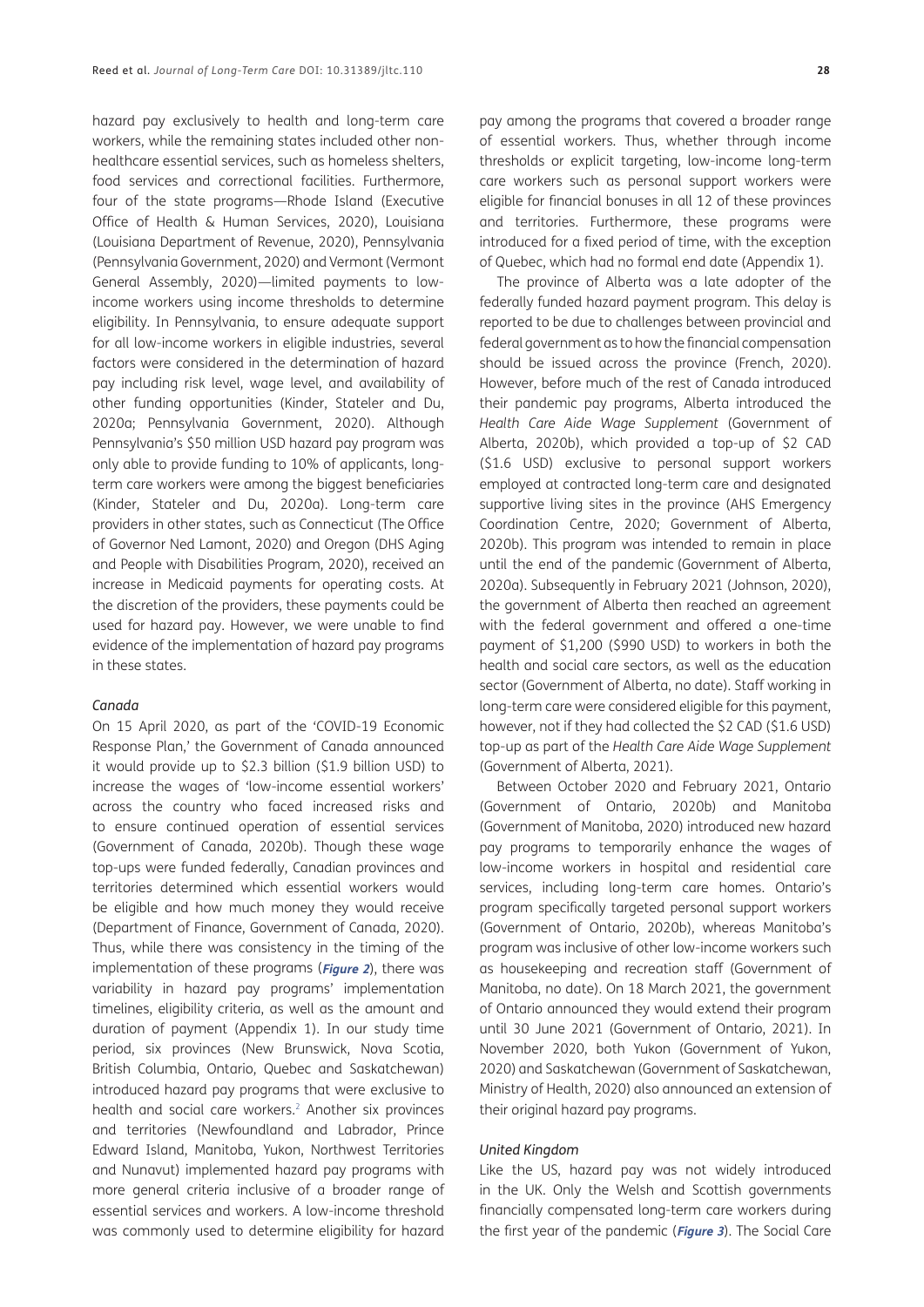Workforce3 Special Payment Scheme was introduced in Wales on May 1st, 2020, and provided a one-time payment of £500 (\$705 USD) to over 100,000 eligible social care workers (Welsh Government, 2020). Later, on 17 March 2021, the Welsh Government announced a second hazard pay, the NHS and Social Care Financial Recognition Scheme, which provided a one-time payment of £735 (\$1,260 USD) to social care workers. In Scotland, the Social Care Workforce Payment, announced on 30 November 2020, provided a £500 (\$705 USD) pro-rata payment to health and social care staff employed for at least four continuous weeks during the qualifying period of 17 March to 30 November 2020 (Scottish Government, 2021a). In Northern Ireland, a proposal to introduce a one-time payment of £500 (\$705 USD) to health and social care workers, titled the HSC Recognition Payment (Black, 2021), had not been implemented by the end of March 2021 (Black, 2021; Department of Health— Northern Ireland, 2021). Likewise, in England, despite several proposals and petitions to introduce hazard payments, and the government's stated commitment to supporting the social care workforce, no hazard pay programs had been implemented by 31 March 2021 (UK Parliament, 2020).

In addition to hazard pay programs, the Scottish Government introduced two 'pay rises' to increase social care workers pay to 'at least the Real Living Wage'. The first provided a 3.3% pay rise on 12 April, backdated to 1 April (Scottish Government, 2020) while the second increased the hourly pay to £9.50 (\$13 USD) on May 2021 and backdated to April 2021 (Scottish Government, 2021b). While the pay raise offered to social care workers is not specific to the pandemic, the raise was provided earlier than in previous years to 'support social care workers in recognition of the vital role they are playing during the coronavirus (COVID-19) pandemic' (Scottish Government, 2020).

#### *Australia*

On 11 March 2020, the Australian government announced a \$440 million (\$340 million USD) commitment to the long-term care sector (Low, 2020). An additional \$563.3 million (\$434 million USD) in funding was later announced on 31 August 2020, which brought the combined Government support for the sector to over \$1.5 billion (\$1.4 billion USD) (Department of Health, 2020a). Of the initial \$440 million, approximately 53% was allocated to long-term care workers in the form of a 'retention bonus' (Low, 2020). The Workforce Retention Payment initially provided a payment of up to \$800 (\$620 USD) to direct care workers in long-term care in July and September 2020 (Australian Government Department of Health, 2020d, 2020a). The Government extended the program to provide a third payment, with the same eligibility requirements as the first two rounds, in recognition of the ongoing pressures faced by frontline care workers, costing \$154.5 million (\$119 million USD) (Department of Health, 2020a). While a temporary measure, it was explicitly implemented to support workforce stabilization measures and ensure continuity of care (Australian Government Department of Health, 2020d, 2020a).

#### Protecting Against Added Economic Risks

In the first year of the pandemic, there were no measures to restrict mobility of long-term care staff introduced in the US, though single-site orders were mandated or recommended in nearly all Canadian provinces/ territories, the UK, and 4 Australian states (**Figures 1–4**). While this measure may have limited virus transmission, single-site work orders may also have contributed to a loss of income for long-term care workers (Canadian Union of Public Employees, 2020). In jurisdictions where single-site work restrictions were introduced, a range of financial measures were used to protect workers from income loss. Policy measures that were introduced to protect staff affected by single-site restrictions comprised at least one of the following considerations: **(1)** the allowance of staff to work beyond full-time hours at a single site; and **(2)** the maintenance of, or an increase in, remuneration. In some cases, these were designed to support staff retention as well as compensating for reduced income (Appendix 2).

#### *United States*

As of 31 March 2021, there were no federal or state orders or restrictions to limit multi-site work in long-term care.

#### *Canada*

In Canada, eight of the provinces and territories *mandated* single-site work orders, while three of the remaining six *recommended* single-site work restrictions early in the pandemic (**Figure 2**). Only those with mandated singlesite orders introduced measures to compensate longterm care workers for reduced income. Five provinces with mandatory orders (British Columbia, Manitoba, Saskatchewan, Alberta and later Prince Edward Island) published details on the allocation of hours and remuneration rates for workers affected by the restriction, and, among these, the most comprehensive protections were in British Columbia and Manitoba (described further below). The provincial governments in Newfoundland, Northwest Territories, and Ontario did not provide publicly facing details regarding the allocation of hours and remuneration rates for long-term care staff affected by the mandatory order. However, long-term care homes in Ontario were encouraged to bring part-time staff up to full-time hours to meet the staffing needs (Government of Ontario, 2020a).

In British Columbia, employees restricted to working at one facility by the single-site order were to be paid the highest wage they received while working at multiple facilities (Government of British Columbia, 2020). Moreover, employees previously working at multiple sites could work the total combined hours at a single site up to a maximum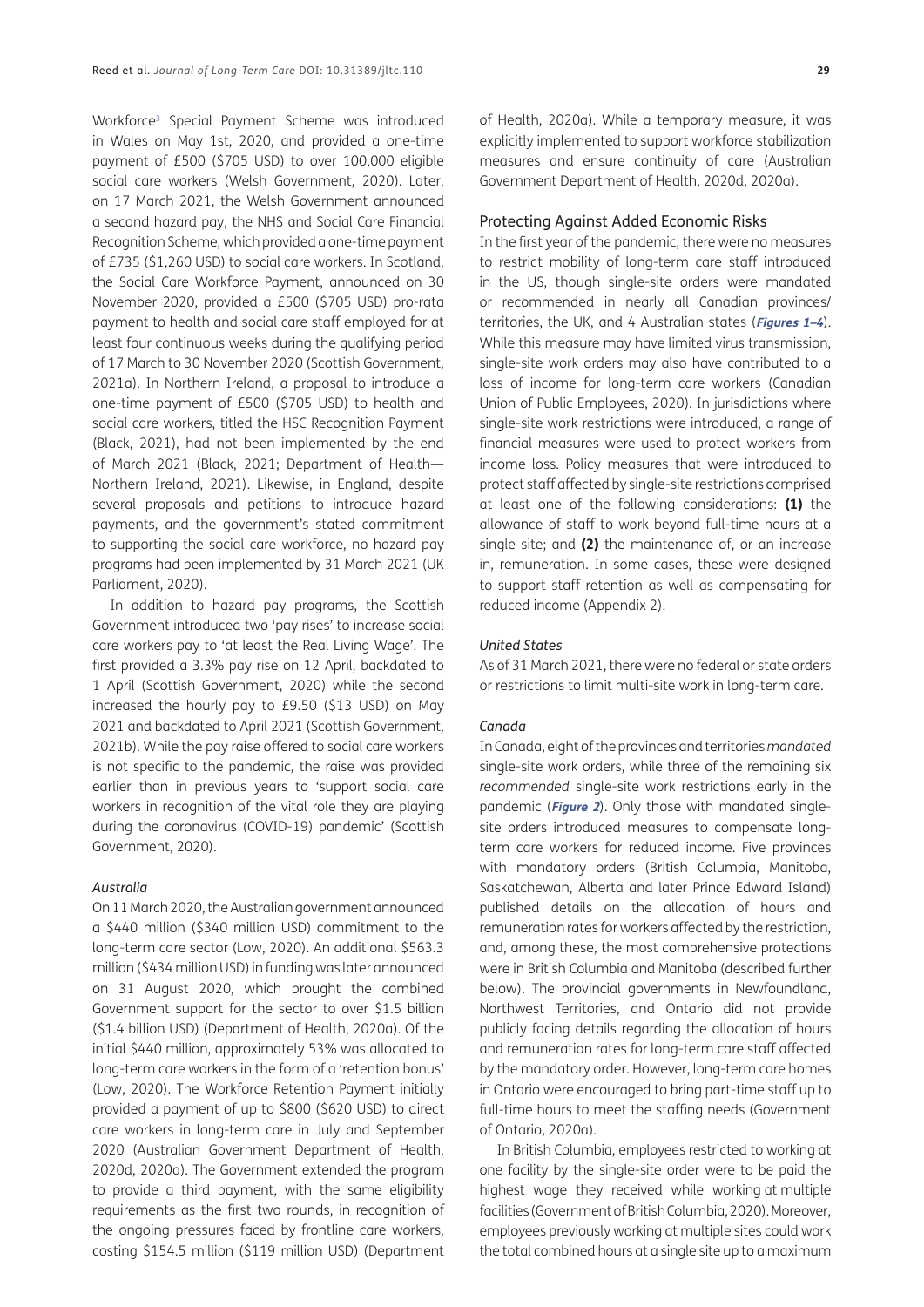of 1.3 Full-Time Equivalents (FTEs)<sup>4</sup> (Government of British Columbia, 2020) or 48.75 hours per week. This recognizes that many multi-site workers work more than full-time hours to earn a living wage (Canadian Union of Public Employees, 2020). In addition to these measures, the British Columbia government introduced a centralized staffing approach which ensured long-term care staff were paid a 'standardized wage' and were employed on a full-time basis (Duan *et al.*, 2020; Liu *et al.*, 2020). Later in September 2020, British Columbia announced that the provincial government would be investing \$1.6 billion (\$1.3 billion USD) in a fall and winter preparedness plan (British Columbia Ministry of Health, 2020). Within their investment, they allocated \$165.4 million (\$135 million USD) for a 'single site wage top-up', like Alberta, to support staff and service providers with costs related to the single-site directive. Similarly, in Manitoba there were efforts to protect employees who had worked more than 1.0 FTE across multiple long-term care homes before the restriction, as they could continue to work up to 1.3 FTE at a single site following the restriction (Shared Health Manitoba, 2020). Moreover, Manitoba's single-site order specified that staff limited to one facility would continue to earn the remuneration rate for the hours worked at the original facility (Shared Health Manitoba, 2020).

Financial protection measures in Saskatchewan and Alberta were more limited. Long-term care staff in Saskatchewan were only able to work up to 1.0 FTE at a single site (Saskatchewan Health Authority, 2020a). However, like Manitoba, staff affected by the order in Saskatchewan would continue to earn the remuneration rate for the hours worked at their original facility (Saskatchewan Health Authority, 2020a), and employees assigned to a position of a lower pay classification will maintain their original pay rate (Saskatchewan Health Authority, 2020b). In Alberta, long-term care staff with combined working hours above 1.0 FTEs prior to the single-site order were able to make up additional hours to remain 'financially whole', although this was not guaranteed (Alberta Health Services, 2020). However, unlike BC, Manitoba and Saskatchewan, long-term care staff working multiple positions within governmentowned long-term care homes in Alberta received the rate of pay for their assigned position (even if that pay was lower than what they had previously earned) (Alberta Health Services, 2020). As noted above, Alberta's *Health Care Aide Wage Supplement* program introduced a wage top-up of \$2 CAD (\$1.6 USD) to healthcare aides employed at contracted long-term care and designated supportive living sites in Alberta (AHS Emergency Coordination Centre, 2020; Government of Alberta, 2020b). Though it was introduced as a hazard pay program, the program also aimed to alleviate the financial burden arising due to single-site restrictions among personal support workers (Government of Alberta, 2020b).

While most provincial and territorial governments in Canada maintained their single-site work restrictions

through March 2021, whether *recommended* or *mandatory*, the government of Prince Edward Island lifted their mandatory restriction on 16 February 2021 (Health PEI, 2020). Though the restriction was lifted, it only applied to fully vaccinated staff and required these staff to adhere to weekly routine testing for COVID-19 (Health PEI, 2020). In the case of an outbreak, staff would again be restricted to a single site (Health PEI, 2021). However, the province provides details for how staff, impacted by an outbreak, would have both their wages and work hours protected (Health PEI, 2021). Staff would maintain their hourly rate for the hours they were already scheduled in the posted and confirmed period when first restricted. Furthermore, their remuneration rate would be carried over for the hours they would have worked at the other site, should an outbreak have not occurred (Health PEI, 2021).

#### *United Kingdom*

All four countries in the UK recommended, but did not mandate single-site work (Department of Health, 2020b; Department of Health and Social Care, 2020d, 2020b; Public Health Scotland, 2020). On 15 May 2020, the Department of Health and Social Care announced that it would provide long-term care homes with a £600 million (\$812 million USD) Adult Social Care Infection Control Fund (hereinafter referred to as 'The Fund') (Department of Health and Social Care, 2021a), of which approximately £113 million (\$156 million USD) was allocated to Scotland (£58 million, \$79 million USD), Northern Ireland (£20 million, \$27 million USD) and Wales (£35 million, \$48 million USD) (Department of Health and Social Care, 2020b). The Fund was extended to March 2021 and provided an additional £546 million (\$771 million USD) in funding (Department of Health and Social Care, 2021a).

The Fund recommended that care homes in England restrict the movement of staff to one facility where possible (Department of Health and Social Care, 2020b) with Northern Ireland's Department of Health and Public Health Scotland issuing similar recommendations in April 2020, followed by Public Health Wales issuing their recommendation in December 2020 (Department of Health, 2020b; Public Health Scotland, 2020; Public Health Wales, 2020). Public Health Scotland's nonstatutory guidance also recommended minimising the use of external staff, such as agency staff, in long-term care homes (Public Health Scotland, 2020) while the movement restriction issued by Public Health Wales applied to both staff and agency staff (Public Health Wales, 2020).

In subsequent months, the UK Government changed positions on how best to manage staff movement (Dunn *et al.*, 2021). On 18 September 2020, the Department of Health and Social Cares' released the winter plan for 2020 and 2021 which told providers to 'limit all staff movement between settings unless absolutely necessary', which would be enforced through regulations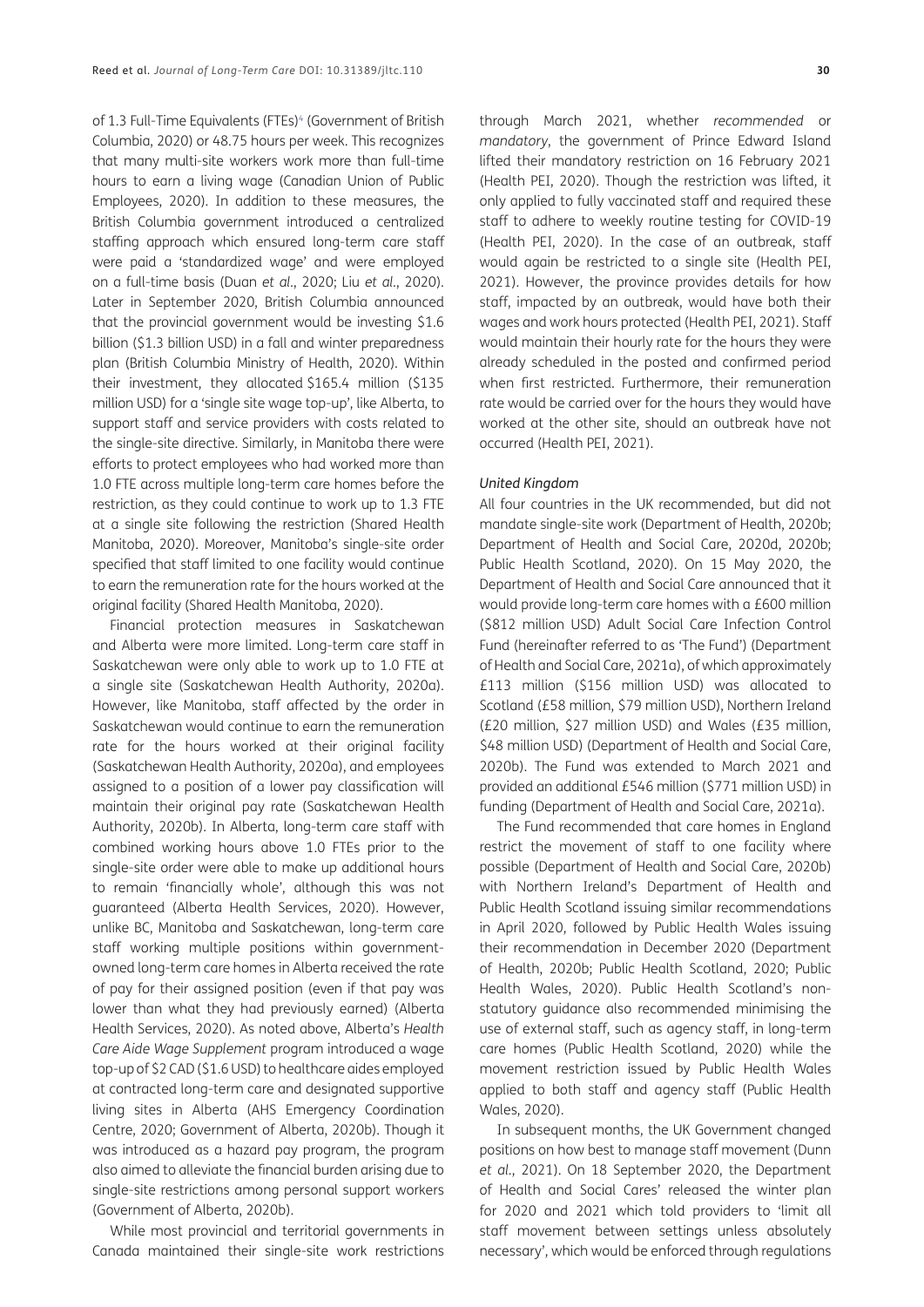(Department of Health and Social Care, 2020a). Then, the Department announced a proposal to introduce a temporary legislative order that would legally prevent staff providing personal or nursing care from working in more than one long-term care home within 14 days 'in all but limited circumstances' (Department of Health and Social Care, 2020e) by the end of the year (HM Government, 2020). However, these plans were met with concern from the sector, as advocates argued that the introduction of legislation to prevent multi-site work could 'crash the system' and homes would ultimately have to close due to staff shortages (Barnes and Donnelly, 2020; Care England, 2020; NCF Press Releases, 2020; Recruitment and Employment Confederation, 2020). In response, the Department conducted a public consultation in November 2020 (Department of Health and Social Care, 2020c). Following a review of responses, on 27 May 2021, the Government did not proceed with amendments to the regulations to restrict staff movement (Department of Health and Social Care, 2020c). However, the guidance released on 1 March 2021 'Restricting workforce movement between care homes and other care settings', did advise that routine staff movement should not be taking place (Department of Health and Social Care, 2020c, 2021b).

England and Scotland provided guidance on the financial compensation of long-term care staff with respect to single site recommendations. In England, the Fund could be used to 'meet the additional costs of restricting staff to work in one care home' (Department of Health and Social Care, 2020b) and help maintain normal wages of their staff (Department of Health and Social Care, 2020d). On 16 January 2021 the '*Workforce Capacity Fund for adult social care* provided £120 million (\$170 million USD) in additional funding to manage workforce pressures including supporting providers restricting staff movement' (Department of Health and Social Care, 2021c). Likewise, employers in Scotland may reclaim the cost of limiting staff movement, which may include paying staff their expected income (Health and Social Care Scotland, 2020). Guidance from Wales and Northern Ireland to support the staff who were restricted from moving between facilities did not specify any financial compensation (Department of Health and Social Care, 2020d), as infection control funds may be distributed according to each jurisdictions' own funding mechanisms.

### *Australia*

Although there was no national single-site order in Australia, several states introduced single-site orders after the first wave of the pandemic (**Figure 4**). Victoria, the state that experienced the most COVID-19 cases and deaths in long-term care in Australia, was the first state to introduce a single-site order, in place on 27 July 2020 (Australian Government Department of Health, 2020e). Department of Health, 2021b) and 12 February 2021 (Victorian Government, 2021), as well as in New South Wales on 18 December 2020 (Aged & Community Services Australia and Leading Aged Care Services Australia, 2020). As of 31 March 2021, Queensland (Queensland Health, 2021, p. 29) and South Australia (Government of South Australia, 2020b, p. 19) continued to recommend single-site work since the initial order introduced on 11 September 2020 (Queensland Health, 2020, p. 9) and 27 August 2020 (Government of South Australia, 2020a), respectively.

In addition, Guiding Principles ('Principles') were developed by industry representatives with support from the Government to assist aged care providers in limiting staff employment to a single site within designated hotspots (Australian Government Department of Health, 2020c). Initially developed in July 2020 to address outbreaks in the Melbourne and Mitchell Shire areas in Victoria (Australian Nursing and Midwifery Federation Victorian Branch, 2020), the 'Guiding Principles for residential aged care – keeping Victorian residents and workers safe' (Leading Age Services Australia and Aged & Community Services Australia, 2020a), were adopted by New South Wales and Queensland. A key component of the Principles was to ensure that no worker providing care to older adults would be financially disadvantaged (Australian Government Department of Health, 2020c, 2020f). Accordingly, this required that sufficient payable hours be offered to long-term care workers to allow them to maintain their income (Guiding Principles Support Hub, 2020), including the capacity to add the hours they would have normally worked at secondary facilities to hours worked at their primary long-term care home (Australian Nursing and Midwifery Federation Victorian Branch, 2020). Under a limited number of circumstances where extra hours are unavailable, the primary employer would pay the employee their remaining total average take-home pay (Guiding Principles Support Hub, 2020). The Principles applied only to long-term care facilities and did not extend to other health care services (Leading Age Services Australia and Aged & Community Services Australia, 2020b). A Support Hub was developed to support providers and staff within hotspot regions who have opted into the Guiding Principles (Leading Age Services Australia and Aged & Community Services Australia, no date).

Residential aged care providers in designated COVID-19 hotspot areas were also able to claim workforce costs, including costs arising from implementing singlesite work arrangements and supporting workers affected by the single site restriction (Australian Government Department of Health, 2020c), through the Support for Aged Care Workers in COVID-19 (SACWIC) grant (Guiding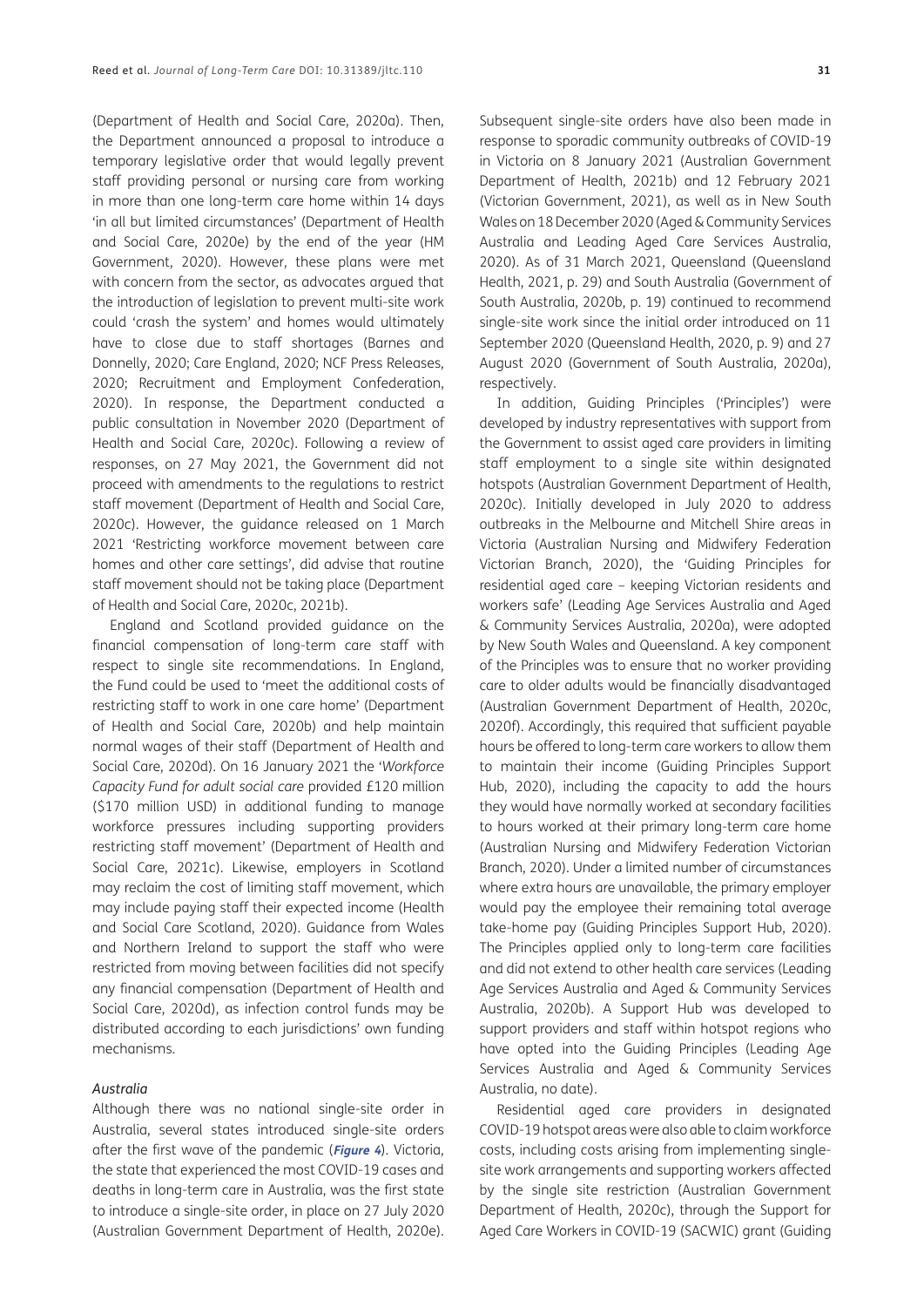Principles Support Hub, 2020). This grant program was funded by the Australian Government from 4 August 2020 (Aged & Community Services Australia and Leading Age Services Australia, 2020b) as part of the COVID-19 Aged Care Support Program (Guiding Principles Support Hub, 2020). The program included a specific funding stream to ensure workers are not disadvantaged by single-site arrangements (Leading Age Services Australia and Aged & Community Services Australia, 2020b). The funding was extended from the initial eight-week period to a twelve-week period, with an additional \$92.4 million (\$71 million USD) available (Department of Health, 2020a). Aged care providers had to apply to the grant by 30 June 2021 in order to be reimbursed for additional staffing costs, and it was expected that providers who applied for the grant would adopt the Principles (Leading Age Services Australia and Aged & Community Services Australia, 2020b).

The funding support through the Australian Government's SACWIC grant was limited geographically in Victoria to hotspot areas (Aged & Community Services Australia and Leading Age Services Australia, 2020a). As such, the Victorian Government subsequently introduced a funding scheme for which all Public Sector Residential Aged Care Services (PSRACS) in Victoria were eligible (Aged & Community Services Australia and Leading Age Services Australia, 2020a). This funding scheme adopted the same Guiding Principles to incentive providers to limit staff mobility and to ensure workers are not financially disadvantaged (Aged & Community Services Australia and Leading Age Services Australia, 2020a). The funding was available to PSRACS until the end of February 2021 (Aged & Community Services Australia and Leading Age Services Australia, 2020a). The Communicable Diseases Network Australia (CDNA) National Guidelines for the Prevention, Control and Public Health Management of COVID-19 Outbreaks in Residential Care Facilities in Australia were also updated by Department of Health, in consultation with the aged care sector, to include information pertaining to the implementation of further single-site arrangements (Australian Government Department of Health, 2020b). As per the Guidelines, ensuring providers offered similar worked hours at a single facility, when possible, was needed to ensure workers were not disadvantaged (Australian Government Department of Health, 2021a).

# **CONCLUSION**

In the first year of the COVID-19 pandemic, policy measures were widely introduced in Canada and Australia in recognition of the increased risks faced by long-term care workers. In the UK, these were only introduced in Wales and Scotland, and in the US these measures were limited to only 11 states during the first year of the pandemic. In addition, there were widespread

efforts taken to restrict multi-site work in Canada, the U.K, and Australia to limit virus transmission, though with uneven implementation of corresponding economic protection measures to compensate long-term care workers for potential income loss. Although it is difficult to draw direct comparisons across countries in the timing of the implementation of these policy measures relative to the risks faced by the long-term care workforce and resident populations, some variations are notable. Specifically, in Canada the widespread implementation of hazard pay and single-site restrictions by June 2020 was earlier than the other jurisdictions, and at a time when 81% of deaths from COVID-19 had been among long-term care residents, compared to 38% on average for the OECD (Canadian Institute for Health Information, 2020a). While the lower concentration of COVID-19 deaths in long-term care may account for the lagging implementation in the other countries studied, it is also possible that long-term care home providers acted at a provider level, which would not have been captured in our analysis. Furthermore, any potential provider level responses would have made it difficult to comprehensively examine any state, provincial, or federal policy change in its entirety.

While economic measures are insufficient on their own to support long-term care workers, they are one of the tools available to governments to recognize their essential work and to improve retention in the shortterm. Notably, however, many of the bonuses and topups implemented to recognize the health and economic risks of low-income essential workers and the long-term care workforce during the first year of the pandemic were temporary, with many being introduced for limited time periods only, despite the continued health risks faced by the direct care workforce. Furthermore, many of these measures provided marginal pay increases and did not go so far as to introduce substantial changes to any compensation or employment standards that would begin to address the roots of any longstanding workforce challenges such as few permanent or full-time positions, low pay, or high turnover. Though it may not be surprising that this sort of "band-aid" approach was taken, first because of the need to move quickly and second, because of existing policy legacies within the sector that make major policy change difficult (Béland and Marier, 2020).

Our effort to document the policy measures aimed at supporting the long-term care workforce across a range of jurisdictions had some limitations. While there are common features in the design of the long-term care sector and the composition of the long-term care workforce across these countries, there exists some differences in how long-term care homes are regulated and financed, and the role of the federal and sub-national governments. Furthermore, we did not include additional policy measures such as sick pay or recruitment incentives as part of our analysis. It should also be noted that we relied primarily on policy documentation that was publicly available and accessible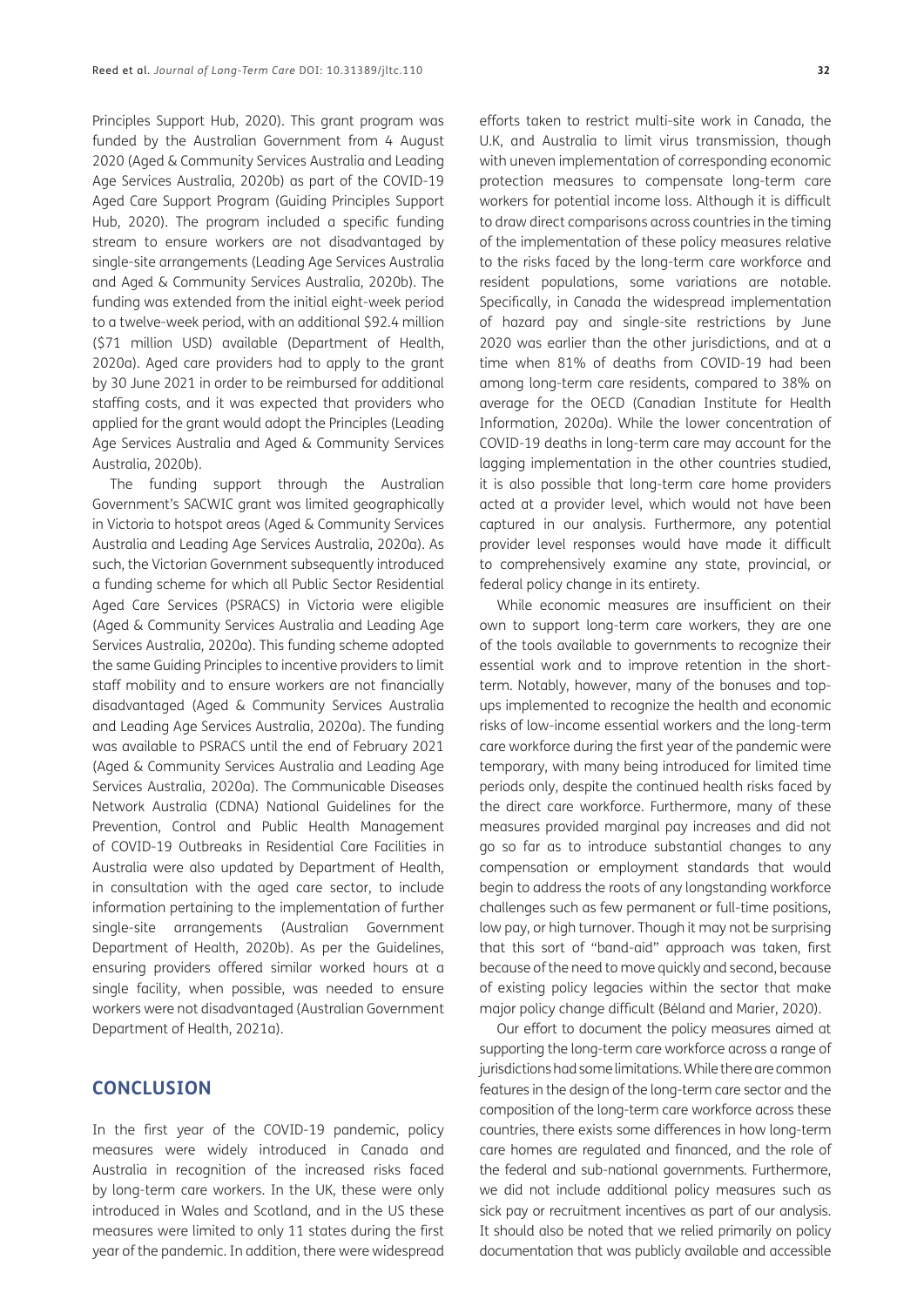and consulted with local experts and professional networks of our research team, when possible, to verify the information found. However, in some cases, policy documents had been archived or revised, making it difficult to ascertain and clarify original information and changes.

All seven jurisdictions in this study rely on longterm care workforces that are underpaid, often times precariously employed, and in some circumstances rely on multi-site work arrangements, yet the implementation of compensation and support has been uneven. In particular, there were considerable gaps in the US and parts of the UK in spite of considerably higher levels of risk overall as measured by populationlevel case counts and mortality than in Canada and Australia. Future studies should consider evaluating the impact of these measures and their effectiveness in reducing income loss among long-term care staff as a result of the pandemic. Finally, while this analysis identified measures implemented in the first year of the pandemic to compensate the long-term care workforce for the risks they faced, it is important to consider the structural issues that existed pre-pandemic that have led to these financial incentives needing to be introduced in the first place. The undervaluing of the long-term care workforce, particularly personal support workers, is something governments will be forced to address given their essential role in maintaining the safety, dignity, and well-being of long-term care residents.

## **NOTES**

- 1 Hazard pay has been defined as "additional pay for performing hazardous duty or work involving physical hardship" (US Department of Labor, no date).
- 2 Broadly defined as a sector comprised of services that provide health care, residential care, community housing, as well as food services and childcare to those requiring assistance (Government of Canada, 2020a).
- 3 In the UK, long-term care is part of the social care system, funded by both the state and individual users, and long-term care workers are referred to as adult social care workers (Comas-Herrera *et al.*, 2010).
- 4 1.0 FTEs is considered full-time employment at 37.5 hours per week (Ministry of Long-Term Care, 2020).

# **ADDITIONAL FILES**

The additional files for this article can be found as follows:

- **Appendix 1.** Characteristics and implementation details of hazard pay policies introduced across the United States, Canada, the United Kingdom and Australia. DOI: *https://doi.org/10.31389/jltc.110.s1*
- **Appendix 2.** Characteristics and implementation details of single-site policies introduced across the United States, Canada, the United Kingdom and Australia. DOI: *https://doi.org/10.31389/jltc.110.s2*

## **COMPETING INTERESTS**

Anna Cooper Reed was a part-time employee of a longterm care home during the study period. The authors have no other competing interests to declare.

## **AUTHOR CONTRIBUTIONS**

Anna Cooper Reed and Maya Murmann authors contributed equally to this paper.

# **AUTHOR AFFILIATIONS**

**Anna Cooper Reed** *orcid.org/0000-0001-9288-877X* University of Toronto, CA **Maya Murmann** *orcid.org/0000-0002-3920-2801* Bruyère Research Institute, CA **Amy Hsu** *orcid.org/0000-0002-2747-4121* Bruyère Research Institute, CA **Agnes Turnpenny** *orcid.org/0000-0003-4889-5993* Oxford Brookes University, GB **Courtney Van Houtven** *orcid.org/0000-0002-0783-1611* Duke University, US **Maude Laberge** *orcid.org/0000-0003-1274-136X* Université Laval, CA **Lee-Fay Low** *orcid.org/0000-0001-9283-3525* University of Sydney, AU **Shereen Hussein** *orcid.org/0000-0002-7946-0717* London School of Hygiene & Tropical Medicine, GB **Sara Allin** *orcid.org/0000-0002-0579-8985*

University of Toronto, CA

### **REFERENCES**

- **Afzal, A,** et al. 2018. The role of unregulated care providers in Canada-A scoping review. *International Journal of Older People Nursing*, 13(3): e12190. DOI: *https://doi. org/10.1111/opn.12190*
- **Age UK.** 2020. *The Care Needs Assessment Explained*, *Age UK*. Available at: *https://www.ageuk.org.uk/information-advice/ care/arranging-care/care-needs-assessment/* (Accessed: 13 January 2021).
- **Aged & Community Services Australia and Leading Age Services Australia.** 2020a. Guiding Principles for Residential Aged Care – Single Site and DHHS PSRAC position. *Guiding Principles Support Hub*. Available at: *https://supporthub.agedservicesworkforce.com.au/ wp-content/uploads/2020/10/Sector-message-Guiding-Principles-and-DHHS-14-Oct.pdf* (Accessed: 9 June 2021).
- **Aged & Community Services Australia and Leading Age Services Australia.** 2020b. Transition of Guiding Principles for Residential Aged Care in Victoria. Available at: *https:// supporthub.agedservicesworkforce.com.au/wp-content/ uploads/2020/11/Guiding-Principles-in-Victoria-Transitionmessage-201115.pdf*.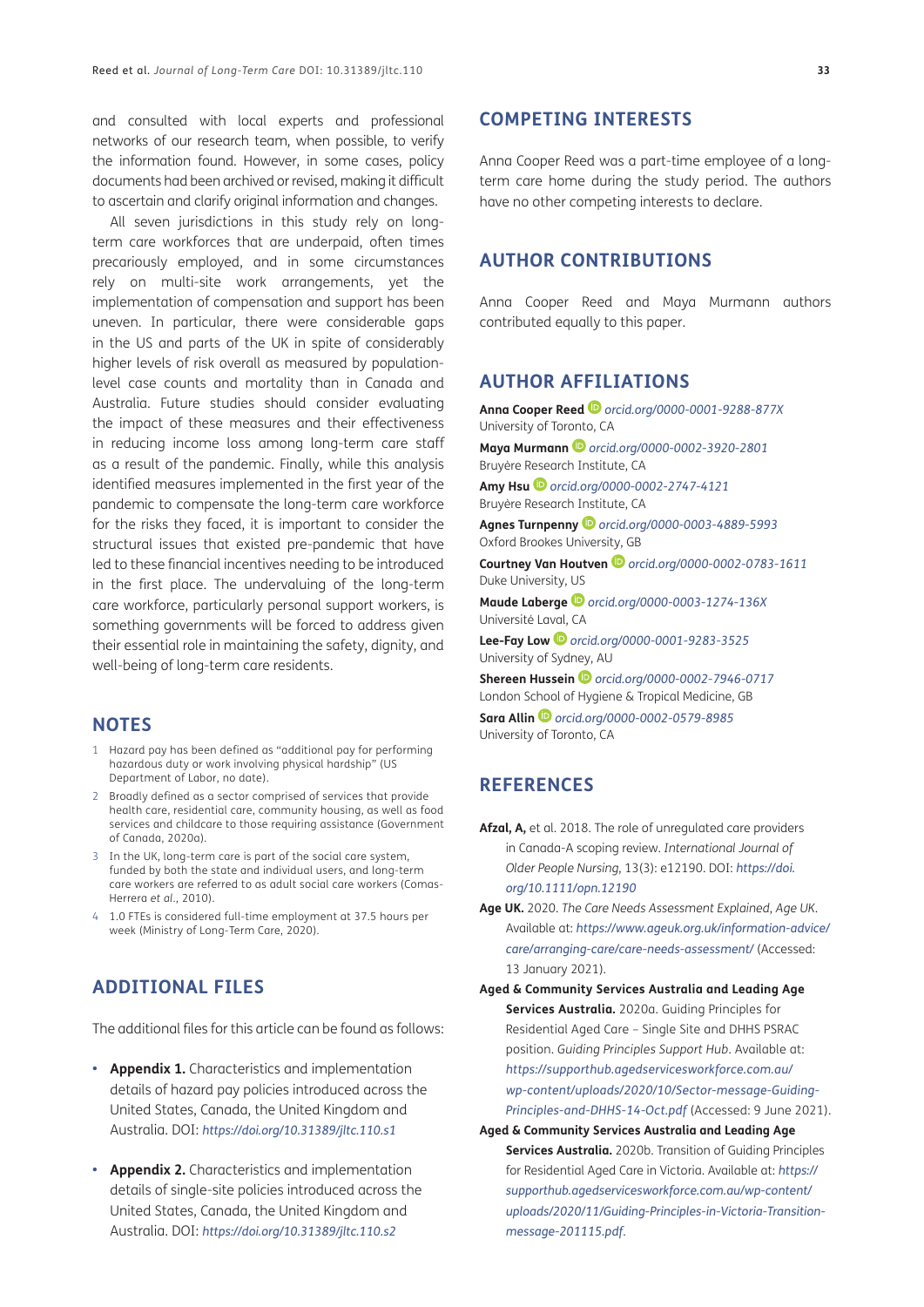- **Aged & Community Services Australia and Leading Aged Care Services Australia.** 2020. Guiding Principles for residential aged care keeping NSW residents and workers safe. *Guiding Principles Support Hub*. Available at: *https:// supporthub.agedservicesworkforce.com.au/wp-content/ uploads/2020/12/Guiding-Principles-Updated-NSW-21Dec20-Advisory-Group.pdf*.
- **AHS Emergency Coordination Centre.** 2020. Novel Coronavirus (COVID-19) Frequently Asked Questions – Staff. *Alberta Health Services*. Available at: *https://www. albertahealthservices.ca/assets/info/ppih/if-ppih-ncov-2019-staff-faq.pdf* (Accessed: 2 December 2020).
- **Alberta Health Services.** 2020. Single Site, Confirmed Outbreak, and Exclusion Orders FAQ. Available at: *https:// www.albertahealthservices.ca/assets/info/ppih/if-ppihcovid-19-single-site-exclusion-orders-staff-faq.pdf* (Accessed: 6 November 2020).
- **Australian Government Department of Health.** 2020a. Aged Care Workforce Retention Bonus Frequently Asked Questions (FAQs) For residential and in-home aged care providers and agencies. *Australian Government Department of Health*. Available at: *https://www. health.gov.au/sites/default/files/documents/2020/07/ aged-care-workforce-retention-bonus-frequently-askedquestions-for-residential-and-in-home-aged-careproviders-and-agencies.pdf* (Accessed: 2 December 2020).
- **Australian Government Department of Health.** 2020b. *CDNA national guidelines for the prevention, control and public health management of COVID-19 outbreaks in residential care facilities in Australia*. Available at: *https://www.health.gov.au/resources/publications/ cdna-national-guidelines-for-the-prevention-control-andpublic-health-management-of-covid-19-outbreaks-inresidential-care-facilities-in-australia* (Accessed: 9 June 2021).
- **Australian Government Department of Health.** 2020c. Guiding Principles for residential aged care – keeping Victorian residents and workers safe. *Australian Government Department of Health*. Available at: *https:// mcusercontent.com/1108de8332cef333bc1956686/ files/a3e4a0cf-b3b3-4baf-bd3c-3a8d851ce36a/ Guiding\_Principles\_for\_residential\_aged\_care\_keeping\_ Victorian\_residents\_and\_workers\_safe\_22\_July\_2020.pdf* (Accessed: 3 December 2020).
- **Australian Government Department of Health.** 2020d. *Measures to support Senior Australians and those who care for them*, *Australian Government Department of Health*. Available at: *https://www.health.gov.au/ministers/ senator-the-hon-richard-colbeck/media/measures-tosupport-senior-australians-and-those-who-care-for-them* (Accessed: 2 December 2020).
- **Australian Government Department of Health.** 2020e. The Guiding Principles in Victoria are ending. *Australian Government Department of Health*. Available at: *https:// www.health.gov.au/news/announcements/the-guidingprinciples-in-victoria-are-ending* (Accessed: 9 June 2021).
- **Australian Government Department of Health.** 2020f. *Update advice for NSW Aged Care Providers*. Available at: *https:// www.health.gov.au/news/announcements/update-advicefor-nsw-aged-care-providers-0* (Accessed: 26 January 2021).
- **Australian Government Department of Health.** 2021a. APPENDIX H: Guidance on practical steps to prepare for and implement a single site workforce. *Australian Government Department of Health*. Available at: *https:// www.health.gov.au/sites/default/files/documents/2021/01/ guidance-on-practical-steps-to-prepare-for-andimplement-a-single-site-workforce.pdf*.
- **Australian Government Department of Health.** 2021b. Single site arrangements for COVID-19 impacted areas in Victoria. *Australian Government Department of Health*. Available at: *https://www.health.gov.au/news/ announcements/single-site-arrangements-for-covid-19 impacted-areas-in-victoria* (Accessed: 9 June 2021).
- **Australian Nursing and Midwifery Federation Victorian Branch.** 2020. *CORONAVIRUS (COVID-19) Update on single site employment*, *Newsflash COVID-19 information for private and not-for-profit aged care members*. Available at: *https://supporthub. agedservicesworkforce.com.au/wp-content/ uploads/2020/08/26-August-2020-private-aged-care-COVID-19-Newsflash-single-site-employment-FA.pdf* (Accessed: 4 December 2020).
- **Barnes, S** and **Donnelly, L.** 2020. Care staff ordered to work in one home only. *The Telegraph*, 21 October. Available at: *https://www.telegraph.co.uk/news/2020/10/21/workersbanned-moving-care-homes-bid-halt-covid-spread/* (Accessed: 18 January 2021).
- **Béland, D** and **Marier, P.** 2020. COVID-19 and Long-Term Care Policy for Older People in Canada. *Journal of Aging & Social Policy*, 32(4–5): 358–364. DOI: *https://doi.org/10.1080/089 59420.2020.1764319*
- **Black, R.** 2021. Minister announces £500 recognition payment for NI health workers. *Belfast Telegraph*, 27 January. Available at: *https://www.belfasttelegraph.co.uk/news/northern-ireland/ minister-announces-500-recognition-payment-for-ni-healthworkers-40019617.html* (Accessed: 10 June 2021).
- **Block, E.** 2020. *VERIFY: Are federal employees eligible for hazard pay during the COVID-19 pandemic? WUSA9*. Available at: *https://www.wusa9.com/article/news/verify/ federal-employees-eligible-for-hazard-pay-covid-19 pandemic/65-34130a95-7f44-466b-a265-8c935085e7c9* (Accessed: 2 December 2020).
- **British Columbia Ministry of Health.** 2020. *Investment brings new support to those most vulnerable to COVID-19 and communities where they live*. Available at: *https:// archive.news.gov.bc.ca/releases/news\_releases\_2017- 2021/2020PREM0050-001694.htm* (Accessed: 11 June 2021).
- **Canadian Institute for Health Information.** 2020a. *Pandemic Experience in the Long-Term Care Sector: How Does Canada Compare With Other Countries?* Ottawa, ON, p. 9. Available at: *https://www.cihi.ca/sites/default/files/document/covid-19-rapid-response-long-term-care-snapshot-en.pdf*.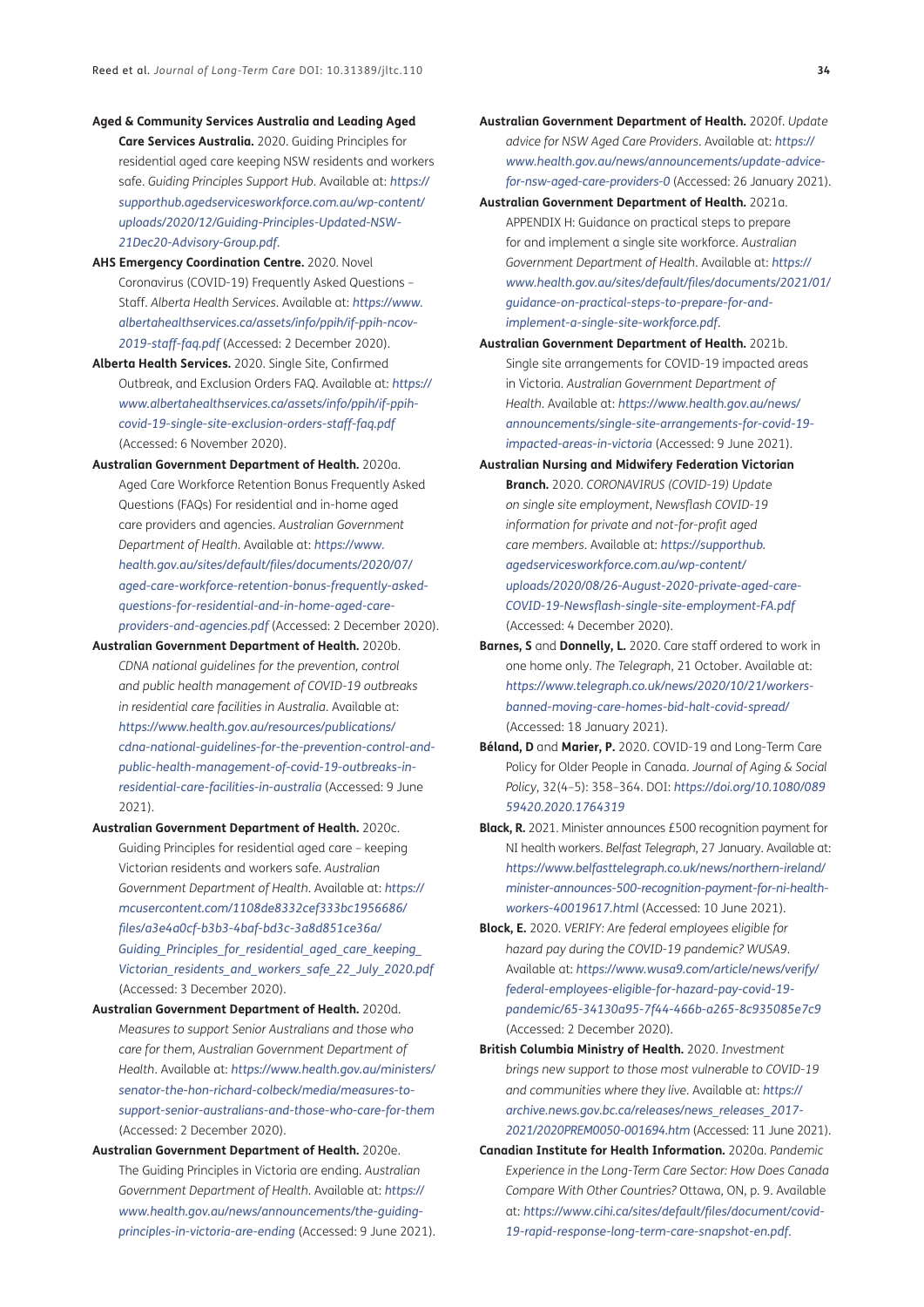- **Canadian Institute for Health Information.** 2020b. Pandemic Experience in the Long-Term Care Sector: How Does Canada Compare With Other Countries—Data Tables. *CIHI*. Available at: *https://www.cihi.ca/sites/default/files/ document/covid-19-rapid-response-long-term-care-datatables-en.xlsx*.
- **Canadian Union of Public Employees.** 2020. *Canada has to fix long-term care – for now and for the long run*, *CUPE*. Available at: *https://cupe.ca/canada-has-fix-long-termcare-now-and-long-run* (Accessed: 13 January 2021).
- **Care England.** 2020. *Stopping Movement of Staff Between Care Settings*, *NEWS*. Available at: *https://www.careengland.org. uk/news/stopping-movement-staff-between-care-settings* (Accessed: 10 June 2021).
- **Chen, MK, Chevalier, JA** and **Long, EF.** 2021. Nursing home staff networks and COVID-19. *Proceedings of the National Academy of Sciences*, 118(1): e2015455118. DOI: *https:// doi.org/10.1073/pnas.2015455118*
- **Comas-Herrera, A,** et al. 2010. The long-term care system for the elderly in England. *European Network of Economic Policy Research Institutes*. Available at: *http://www. ancien-longtermcare.eu/sites/default/files/ENEPRI%20\_ ANCIEN\_%20RRNo%2074England.pdf*.
- **Comas-Herrera, A,** et al. 2021. *Mortality associated with COVID-19 in care homes: international evidence*. International Long Term Care Policy Network, p. 30. Available at: *https:// ltccovid.org/wp-content/uploads/2021/02/LTC\_COVID\_19\_ international\_report\_January-1-February-1-1.pdf*.
- **Department of Finance, Government of Canada.** 2020. *Canada's COVID-19 Economic Response Plan*, *Coronavirus disease (COVID-19): Canada's response*. Available at: *https://www.canada.ca/en/department-finance/economicresponse-plan.html#individuals* (Accessed: 2 December 2020).
- **Department of Health.** 2020a. *Additional Funding to Reinforce Australia's Aged Care Sector*, *Australian Government Department of Health*. Available at: *https://www.health. gov.au/ministers/the-hon-greg-hunt-mp/media/additionalfunding-to-reinforce-australias-aged-care-sector* (Accessed: 9 June 2021).
- **Department of Health.** 2020b. COVID-19: Guidance for Nursing and Residential Care Homes in Northern Ireland. Available at: *https://www.health-ni.gov.uk/sites/default/files/ publications/health/guidance-for-nursing-residential-carehomes.pdf* (Accessed: 1 December 2020).
- **Department of Health & Human Services.** 2021. SMD# 21-003 RE: Implementation of American Rescue Plan Act of 2021 Section 9817: Additional Support for Medicaid Home and Community-Based Services during the COVID-19 Emergency. *Centers for Medicare & Medicaid Services*. Available at: *https://www.medicaid.gov/federal-policyguidance/downloads/smd21003.pdf* (Accessed: 9 June 2021).
- **Department of Health Northern Ireland.** 2021. *Update on payment recognition scheme for HSC staff*, *Department of Health*. Available at: *https://www.health-ni.gov.uk/news/*

*update-payment-recognition-scheme-hsc-staff* (Accessed: 10 June 2021).

- **Department of Health and Social Care.** 2020a. *Adult Social Care: our COVID-19 Winter Plan 2020 to 2021*, *GOV.UK*. Available at: *https://www.gov. uk/government/publications/adult-social-carecoronavirus-covid-19-winter-plan-2020-to-2021/ adult-social-care-our-covid-19-winter-plan-2020-to-2021*.
- **Department of Health and Social Care.** 2020b. *Care home support package backed by £600 million to help reduce coronavirus infections*, *GOV.UK*. Available at: *https://www.gov.uk/government/news/ care-home-support-package-backed-by-600-million-tohelp-reduce-coronavirus-infections* (Accessed: 1 December 2020).
- **Department of Health and Social Care.** 2020c. *Consultation outcome: Stopping movement of staff between care settings*, *GOV.UK*. Available at: *https://www.gov.uk/ government/consultations/stopping-movement-of-staffbetween-care-settings* (Accessed: 11 June 2021).
- **Department of Health and Social Care.** 2020d. *Coronavirus (COVID-19): care home support package*, *GOV.UK*. Available at: *https://www.gov.uk/government/publications/ coronavirus-covid-19-support-for-care-homes/coronaviruscovid-19-care-home-support-package*.
- **Department of Health and Social Care.** 2020e. *Proposal to regulate to stop movement of staff between care settings*, *GOV.UK*. Available at: *https://www. gov.uk/government/consultations/stoppingmovement-of-staff-between-care-settings/ proposal-to-regulate-to-stop-movement-of-staff-betweencare-settings* (Accessed: 14 January 2021).
- **Department of Health and Social Care.** 2021a. *Adult Social Care Infection Control Fund – round 2: guidance*, *GOV.UK*. Available at: *https://www.gov.uk/government/publications/ adult-social-care-infection-control-fund-round-2/adultsocial-care-infection-control-fund-round-2-guidance* (Accessed: 10 June 2021).
- **Department of Health and Social Care.** 2021b. *Guidance: Restricting workforce movement between care homes and other care settings*, *GOV.UK*. Available at: *https://www. gov.uk/government/publications/restricting-workforcemovement-between-care-homes-and-other-care-settings/ restricting-workforce-movement-between-care-homesand-other-care-settings* (Accessed: 11 June 2021).
- **Department of Health and Social Care.** 2021c. *Guidance: Workforce Capacity Fund for adult social care*, *GOV.UK*. Available at: *https://www.gov.uk/government/publications/ workforce-capacity-fund-for-adult-social-care/workforcecapacity-fund-for-adult-social-care* (Accessed: 11 June 2021).
- **DHS Aging and People with Disabilities Program.** 2020. Medicaid 2.5% Incentive Payment for Nursing Facilities Adopting Employee- friendly COVID-19 Leave Policies. *State of Oregon*. Available at: *https://www.oregon.gov/ dhs/PROVIDERS-PARTNERS/LICENSING/AdminAlerts/*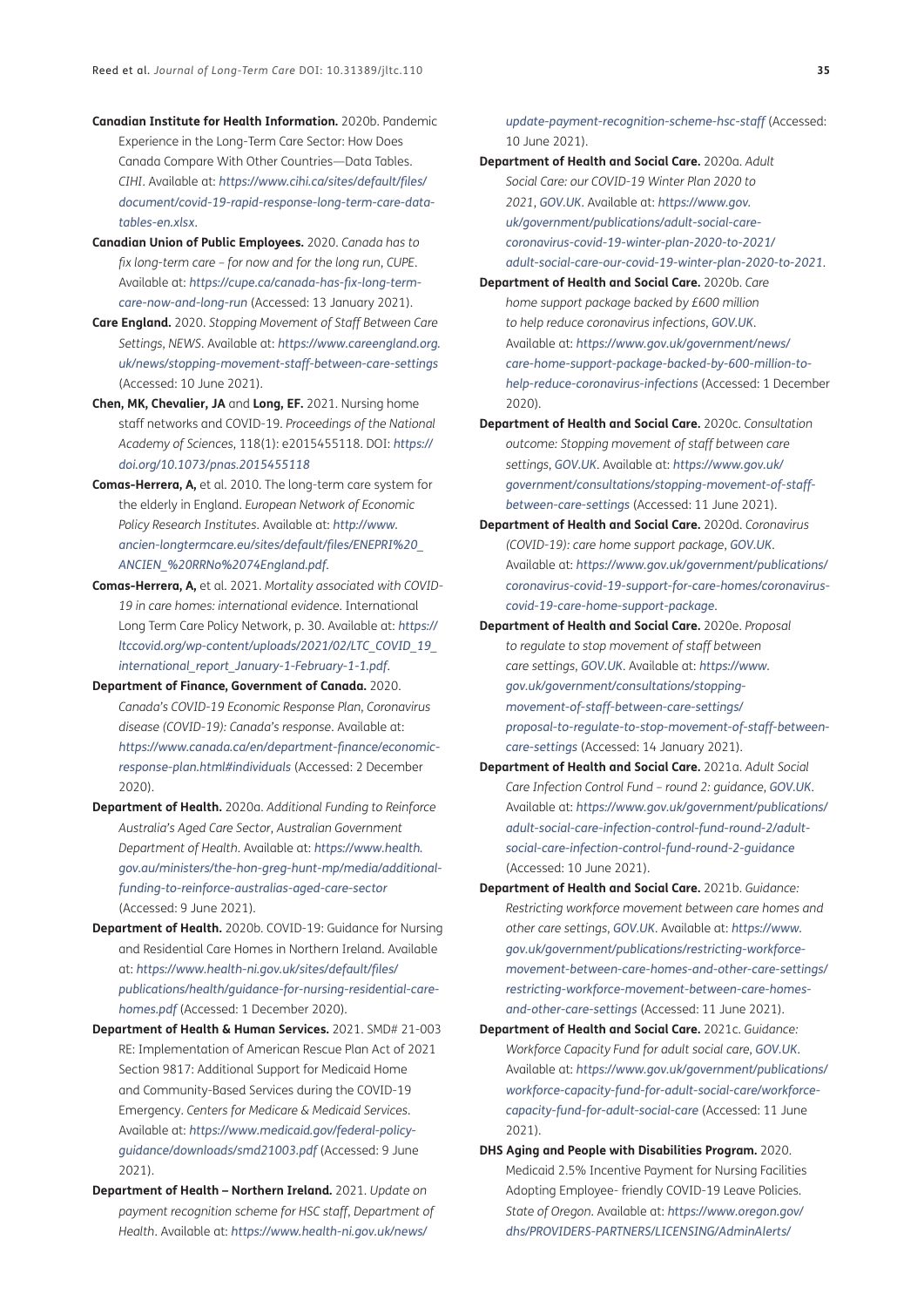*NF-20-109%20-%20Medicaid%20Nursing%20Facility%20 Incentive%20Payment.pdf* (Accessed: 9 June 2021).

- **Duan, Y,** et al. 2020. Care Aides Working Multiple Jobs: Considerations for Staffing Policies in Long-Term Care Homes During and After the COVID-19 Pandemic. *Journal of the American Medical Directors Association*, 21(10): 1390–1391. DOI: *https://doi.org/10.1016/j. jamda.2020.07.036*
- **Dunn, P,** et al. 2021. *Adult social care and COVID-19 after the first wave: assessing the policy response in England*. The Health Foundation. Available at: *https://www.health.org. uk/publications/reports/adult-social-care-and-covid-19 after-the-first-wave* (Accessed: 10 June 2021).
- **Dyer, S,** et al. 2020. *Review of International Systems for Long-Term Care of Older People,* p. 134. Research Paper 2. Adelaide, Australia: Flinders University. Available at: *https://agedcare.royalcommission.gov.au/sites/default/ files/2020-01/research-paper-2-review-internationalsystems-long-term-care.pdf*.
- **Eaton, J.** 2020. *COVID Crisis in Long-Term Care: Who Is to Blame? AARP*. Available at: *http://www.aarp.org/caregiving/ health/info-2020/covid-19-nursing-homes-who-is-toblame.html* (Accessed: 18 January 2021).
- **Esping-Andersen, G.** 1990. *The Three Worlds of Welfare Capitalism*. Princeton University Press. DOI: *https://doi. org/10.1177/095892879100100108*
- **Estabrooks, CA,** et al. 2020. *Restoring trust: COVID-19 and the future of long-term care*. Royal Society of Canada, p. 61. Available at: *https://rsc-src.ca/sites/default/files/LTC%20 PB%20%2B%20ES\_EN.pdf*.
- **Executive Office of Health & Human Services.** 2020. Workforce Stabilization Loan Fund FAQs. *Executive Office of Health & Human Services, State of Rhode Island*. Available at: *http://www.eohhs.ri.gov/Portals/0/Uploads/Documents/ Forms/Workforce%20Stabilization%20Loan%20Fund%20 FAQs\_05152020.pdf* (Accessed: 2 December 2020).
- **Fisman, DN,** et al. 2020. Risk Factors Associated With Mortality Among Residents With Coronavirus Disease 2019 (COVID-19) in Long-term Care Facilities in Ontario, Canada. *JAMA Network Open*, 3(7): e2015957–e2015957. DOI: *https://doi. org/10.1001/jamanetworkopen.2020.15957*
- **French, J.** 2020. Federal top-up pay for Alberta essential workers remains in limbo. *CBC News*, 1 September. Available at: *https://www.cbc.ca/news/canada/edmonton/ federal-top-up-pay-for-alberta-essential-workers-remainsin-limbo-1.5708499* (Accessed: 11 February 2021).
- **Gandhi, A, Yu, H** and **Grabowski, DC.** 2021. High Nursing Staff Turnover In Nursing Homes Offers Important Quality Information. *Health Affairs*, 40(3): 384–391. DOI: *https:// doi.org/10.1377/hlthaff.2020.00957*
- **Government of Alberta.** no date. *Critical Worker Benefit*. Available at: *https://www.alberta.ca/critical-worker-benefit. aspx* (Accessed: 9 June 2021).
- **Government of Alberta.** 2020a. *Protecting at-risk Albertans from COVID-19*, *Government of Alberta*. Available at: *https://www.alberta.ca/protecting-at-risk-albertans-from-*

*covid-19.aspx* (Accessed: 6 November 2020).

- **Government of Alberta.** 2020b. *Relief coming for continuing care pressures*, *Government of Alberta*. Available at: *https:// www.alberta.ca/news.aspx* (Accessed: 2 December 2020).
- **Government of Alberta.** 2021. Critical Worker Benefit: Application guidelines for the health sector. Available at: *https://open.alberta.ca/ dataset/3bc57fff-22d4-4ed4-ba7e-d21d1e55fd0f/ resource/2ec9808d-02ac-4173-bdbf-73a9100c48df/ download/health-cwb-application-guideline-healthsector-2021-03-31.pdf* (Accessed: 9 June 2021).
- **Government of British Columbia.** 2020. ORDER OF THE MINISTER OF PUBLIC SAFETY AND SOLICITOR GENERAL Ministerial Order No.M105. *Government of British Columbia*. Available at: *https://www2.gov.bc.ca/assets/ gov/public-safety-and-emergency-services/emergencypreparedness-response-recovery/gdx/orders-april-10/ ep\_act\_order\_m105-2020\_single\_site.pdf* (Accessed: 3 December 2020).
- **Government of Canada.** 2020a. *Health Care and Social Assistance – 62*, *Canadian Industry Statistics*. Available at: *https://www.ic.gc.ca/app/scr/app/cis/summarysommaire/62* (Accessed: 14 January 2021).
- **Government of Canada.** 2020b. *Prime Minister announces agreements to boost wages for essential workers*, *Justin Trudeau, Prime Minister of Canada*. Available at: *https://pm.gc.ca/en/news/news-releases/2020/05/07/ prime-minister-announces-agreements-boost-wagesessential-workers* (Accessed: 30 October 2020).
- **Government of Manitoba.** 2020. *Manitoba Recognizes Front-Line Caregivers with New \$35-Million Program*, *Province of Manitoba*. Available at: *https://news.gov.mb.ca/news/index. html?item=49908* (Accessed: 10 June 2021).
- **Government of Manitoba.** no date. *Caregiver Wage Support Program*, *Province of Manitoba*. Available at: *https://www. gov.mb.ca/covid19/programs/caregiver-wage-support.html* (Accessed: 10 June 2021).
- **Government of Ontario.** 2020a. *COVID-19 action plan: longterm care homes*, *Ontario*. Available at: *https://www. ontario.ca/page/covid-19-action-plan-long-term-carehomes#section-3* (Accessed: 3 December 2020).
- **Government of Ontario.** 2020b. *Ontario Provides \$461 Million to Temporarily Enhance Wages For Personal Support Workers*, *news.ontario.ca*. Available at: *https://news.ontario.ca/ en/release/58627/ontario-provides-461-million-totemporarily-enhance-wages-for-personal-support-workers* (Accessed: 9 June 2021).
- **Government of Ontario.** 2021. *Ontario Extending Temporary Wage Enhancement for Personal Support Workers*, *news. ontario.ca*. Available at: *https://news.ontario.ca/en/ release/60798/ontario-extending-temporary-wageenhancement-for-personal-support-workers* (Accessed: 9 June 2021).
- **Government of Saskatchewan, Ministry of Health.** 2020. *New Phase of Temporary Wage Supplement Program Introduced to Support Those Caring for Seniors*, *Government of*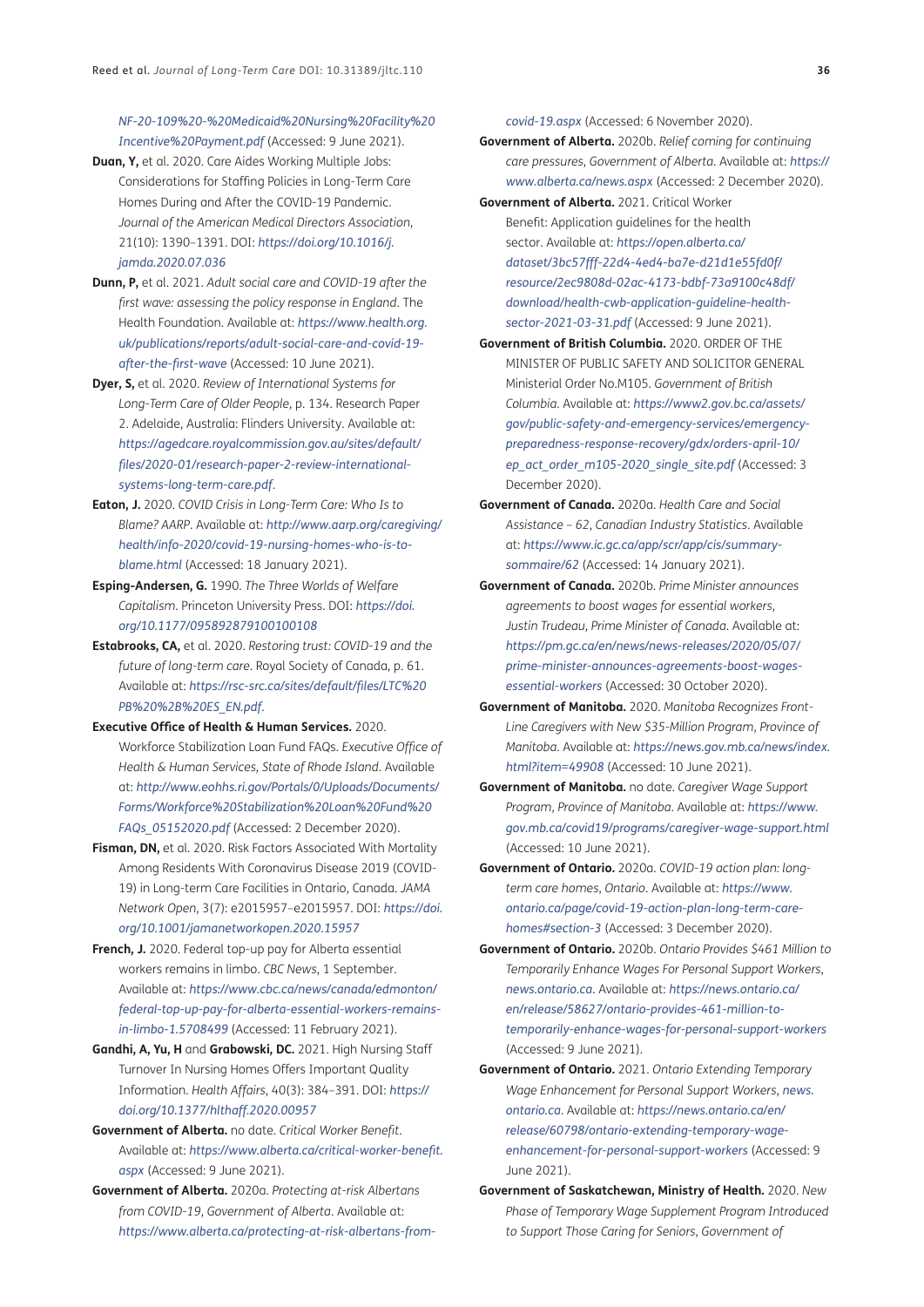*Saskatchewan*. Available at: *https://www.saskatchewan. ca/government/news-and-media/2020/november/18/ new-phase-of-temporary-wage-supplement-programintroduced-to-support-those-caring-for-seniors* (Accessed: 10 June 2021).

- **Government of South Australia.** 2020a. Emergency Management (Residential Aged Care Facilities No 7) (COVID-19) Direction 2021. *South Australian Legislation*. Available at: *https://legislation.sa.gov.au/web/information/ CV19/EMA-CEASED/Emergency%20Management%20 (Residential-Aged%20Care-Facilities%20No%207)(COVID-19)%20Direction%202020\_14.8.2020\_CEASED.pdf*.
- **Government of South Australia.** 2020b. Emergency Management (Residential Aged Care Facilities No 34) (COVID-19) Direction 2021. *South Australian Legislation*. Available at: *https://legislation.sa.gov.au/web/information/ CV19/EMA-CEASED/Emergency%20Management%20 (Residential%20Aged%20Care%20Facilities%20No%2034) (COVID-19)%20Direction%202021\_20.03.2021\_CEASED. pdf*.
- **Government of Yukon.** 2020. *Yukon Essential Workers Income Support Program extended*. Available at: *https://yukon. ca/en/news/yukon-essential-workers-income-supportprogram-extended* (Accessed: 10 June 2021).
- **Guiding Principles Support Hub.** 2020. Support for Aged Care Workers in COVID-19 (SACWIC) Frequently Asked Questions (FAQs) for Providers. *Aged & Community Services Australia and Leading Aged Care Services Australia*. Available at: *https://supporthub.agedservicesworkforce.com.au/ wp-content/uploads/2020/09/Master-Document-SACWIC-FAQs-Providers-and-Workers-and-Scenarios-200908-002. pdf* (Accessed: 3 December 2020).
- **Health and Social Care Scotland.** 2020. National principles for sustainability and remobilisation payments to social care providers during COVID-19. Available at: *https://www.cosla.gov.uk/\_\_data/assets/pdf\_file/0022/ 19534/Provider-Sustainability-Principles-v4.pdf* (Accessed: 11 June 2021).
- **Health PEI.** 2021. Health Care Workers Frequently Asked Questions. Available at: *https://src.healthpei.ca/sites/ src.healthpei.ca/files/COVID/COVID\_Employee\_FAQs.pdf* (Accessed: 10 June 2021).
- **Health PEI, WE.** 2020. *Health PEI Health Care Workers: COVID-19 FAQs*. Available at: *https://www.princeedwardisland.ca/ en/information/health-pei/health-pei-health-care-workerscovid-19-faqs* (Accessed: 4 August 2020).
- **HM Government.** 2020. COVID-19 Winter Plan. Available at: *https://assets.publishing.service.gov.uk/government/ uploads/system/uploads/attachment\_data/file/937529/ COVID-19\_Winter\_Plan.pdf* (Accessed: 10 June 2021).
- Johnson, L. 2020. Alberta physician says doctors won't change course after Shandro moves to ban physicians from leaving province en masse. *Edmonton Journal*, 17 July. Available at: *https://edmontonjournal.com/news/politics/ alberta-physician-says-doctors-wont-change-course-after-*

*shandro-moves-to-ban-physicians-from-leaving-provinceen-masse* (Accessed: 12 August 2020).

- **Kinder, M.** 2020. Essential but undervalued: Millions of health care workers aren't getting the pay or respect they deserve in the COVID-19 pandemic. *Brookings*, 28 May. Available at: *https://www.brookings.edu/research/ essential-but-undervalued-millions-of-health-careworkers-arent-getting-the-pay-or-respect-they-deserve-inthe-covid-19-pandemic/* (Accessed: 18 November 2020).
- **Kinder, M.** 2021. *With federal aid on the way, it's time for state and local governments to boost pay for frontline essential workers*, *Brookings*. Available at: *https:// www.brookings.edu/blog/the-avenue/2021/04/06/ with-federal-aid-on-the-way-its-time-for-state-and-localgovernments-to-boost-pay-for-frontline-essential-workers*/ (Accessed: 29 September 2021).
- **Kinder, M** and **Stateler, L.** 2021. *A policy manifesto for paying, protecting, and empowering essential workers*. Brookings. Available at: *https://www.brookings.edu/ research/a-policy-manifesto-for-paying-protecting-andempowering-essential-workers/* (Accessed: 9 June 2021).
- **Kinder, M, Stateler, L** and **Du, J.** 2020a. The COVID-19 hazard continues, but the hazard pay does not: Why America's essential workers need a raise. *Brookings Metro's COVID-19 Analysis*, 29 October. Available at: *https://www.brookings.edu/research/ the-covid-19-hazard-continues-but-the-hazard-paydoes-not-why-americas-frontline-workers-need-a-raise/* (Accessed: 14 January 2021).
- **Kinder, M, Stateler, L** and **Du, J.** 2020b. *The COVID-19 hazard continues, but the hazard pay does not: Why America's essential workers need a raise*. Brookings. Brookings. Available at: *https://www.brookings.edu/research/ the-covid-19-hazard-continues-but-the-hazard-paydoes-not-why-americas-frontline-workers-need-a-raise/* (Accessed: 14 January 2021).
- **Leading Age Services Australia and Aged & Community Services Australia.** 2020a. *Frequently Asked Questions*, *Guiding Principles Support Hub*. Available at: *https:// supporthub.agedservicesworkforce.com.au/frequentlyasked-questions/* (Accessed: 9 June 2021).
- **Leading Age Services Australia and Aged & Community Services Australia.** 2020b. *Support for Aged Care Workers in COVID-19 (SACWIC) Frequently Asked Questions (FAQs) for Providers (August 24, 2020)*. Available at: *https:// supporthub.agedservicesworkforce.com.au/wp-content/ uploads/2020/08/FAQs-Providers-and-Workers-and-Scenarios-200824.pdf* (Accessed: 9 June 2021).
- **Leading Age Services Australia and Aged & Community Services Australia.** no date. *Guiding Principles Support Hub*. Available at: *https://supporthub. agedservicesworkforce.com.au/* (Accessed: 9 June 2021).
- **Liu, M,** et al. 2020. COVID-19 in long-term care homes in Ontario and British Columbia. *CMAJ*, 192(47): E1540– E1546. DOI: *https://doi.org/10.1503/cmaj.201860*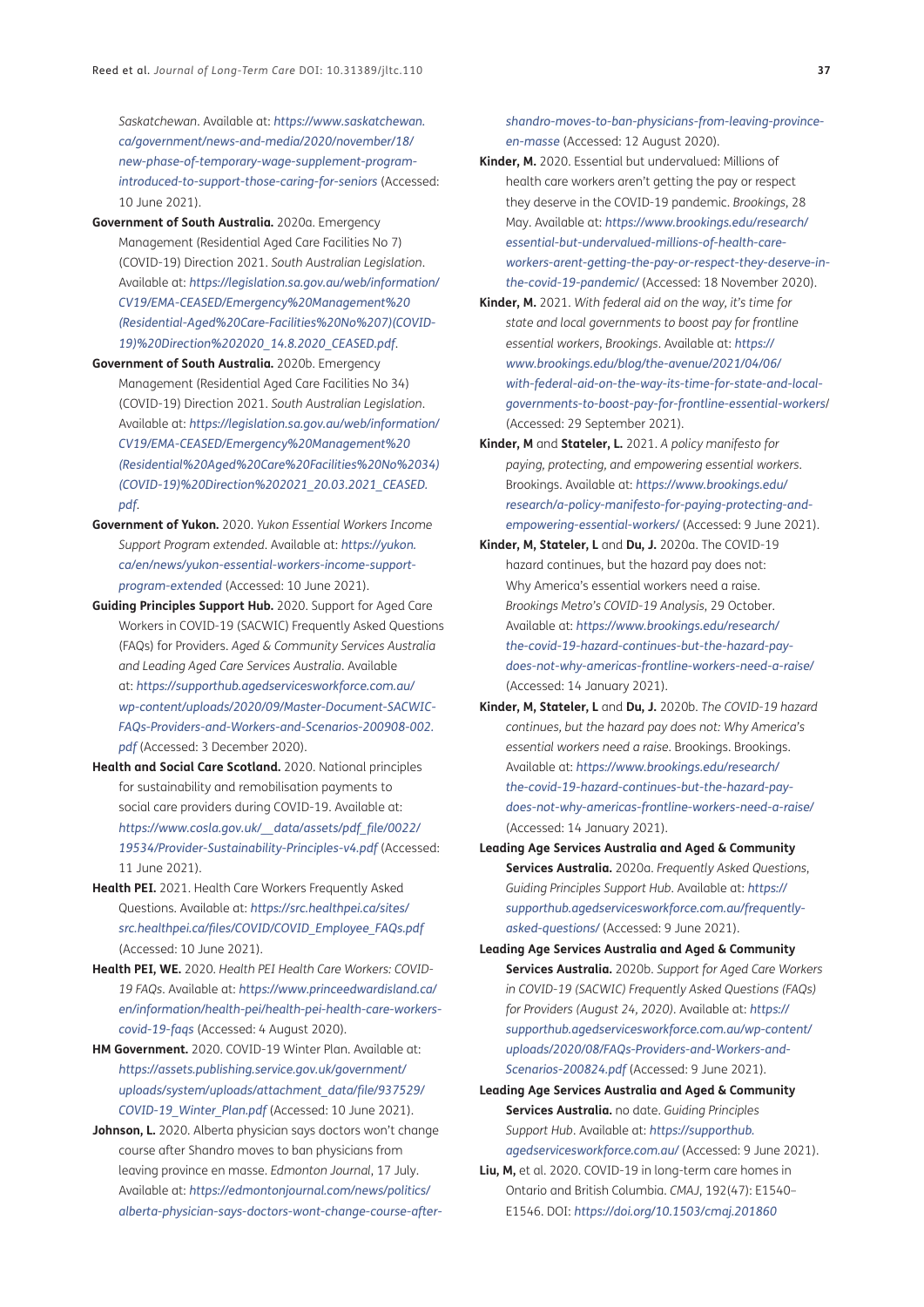- **Louisiana Department of Revenue.** 2020. Frontline Workers COVID-19 Hazard Pay Rebate Program Frequently Asked Questions. *Louisiana Government*. Available at: *https:// frontlineworkers.la.gov/*.
- **Low, L-F.** 2020. *The Long-Term Care COVID-19 situation in Australia*. International Long Term Care Policy Network, p. 5. Available at: *https://ltccovid.org/wp-content/ uploads/2020/04/Australia-LTC-COVID19-situation-24- April-2020.pdf*.
- **McGilton, KS,** et al. 2020. Uncovering the Devaluation of Nursing Home Staff During COVID-19: Are We Fuelling the Next Health Care Crisis? *Journal of the American Medical Directors Association*, 21(7): 962–965. DOI: *https://doi. org/10.1016/j.jamda.2020.06.010*
- **McMichael, TM,** et al. 2020. Epidemiology of Covid-19 in a Long-Term Care Facility in King County, Washington. *New England Journal of Medicine*, 382(21): 2005–2011. DOI: *https://doi.org/10.1056/NEJMoa2005412*
- **Ministry of Long-Term Care.** 2020. *Long-Term Care Staffing Study*, p. 51. Available at: *https://files.ontario.ca/mltc-longterm-care-staffing-study-en-2020-07-31.pdf*.
- **National Conference of State Legislatures.** 2021. *American Rescue Plan Act of 2021*. Available at: *https://www.ncsl.org/ ncsl-in-dc/publications-and-resources/american-rescueplan-act-of-2021.aspx* (Accessed: 9 June 2021).
- **NCF Press Releases.** 2020. *Stopping Movement of Staff: NCF Response*, *National Care Forum*. Available at: *https://www. nationalcareforum.org.uk/ncf-press-releases/stoppingmovement-of-staff-ncf-response/* (Accessed: 10 June 2021).
- **OECD.** 2020a. OECD Health Statistics 2020: Definitions, Sources and Methods – Long-Term Care Recipients, p. 1.
- **OECD.** 2020b. *Who Cares? Attracting and Retaining Care Workers for the Elderly*. Paris: OECD Health Policy Studies, OECD Publishing. Available at: *https://www.oecd.org/publications/ who-cares-attracting-and-retaining-elderly-care-workers-92c0ef68-en.htm* (Accessed: 30 October 2020).
- **OECD.** 2020c. *Workforce and Safety in Long-term Care during the COVID-19 pandemic*, p. 6. Available at: *https://read.oecd-ilibrary.org/ view/?ref=134\_134521-x99q1iutux&title=Workforce-and-Safety-in-Long-Term-Care-during-the-COVID-19-pandemic* (Accessed: 29 October 2020).
- **Office for National Statistics.** 2020. *Impact of coronavirus in care homes in England – Office for National Statistics*. Office for National Statistics, p. 15. Available at: *https:// www.ons.gov.uk/peoplepopulationandcommunity/ healthandsocialcare/conditionsanddiseases/articles/ impactofcoronavirusincarehomesinengland vivaldi/26mayto19june2020* (Accessed: 4 January 2021).
- **Pennsylvania Government.** 2020. *Wolf Administration: Hazard Pay Grants Now Available for Front-Line Workers in Life-Sustaining Industries*, *Governor Tom Wolf*. Available at: *https://www.governor.pa.gov/newsroom/ wolf-administration-hazard-pay-grants-now-available-for-*

*front-line-workers-in-life-sustaining-industries/* (Accessed: 14 January 2021).

- **Public Health Scotland.** 2020. COVID-19: Information and Guidance for Care Home Settings (Adults and Older People). *Public Health Scotland*. Available at: *https:// hpspubsrepo.blob.core.windows.net/hps-website/nss/2980/ documents/1\_covid-19-information-and-guidance-forcare-homes.pdf*.
- **Public Health Wales.** 2020. *Care home guidance*. Available at: *https://phw.nhs.wales/topics/ latest-information-on-novel-coronaviruscovid-19/information-for-health-and-social-care/ guidance-on-the-prevention-and-management-of-casesincidents-and-outbreaks-of-covid-19-in-residentialsettings-in-wales-v-4-2-pdf/* (Accessed: 10 June 2021).
- **Queensland Health.** 2020. *Superseded Aged Care Direction (No. 9)*. corporateName=The State of Queensland; jurisdiction=Queensland. Available at: *https://www. health.qld.gov.au/system-governance/legislation/ cho-public-health-directions-under-expanded-publichealth-act-powers/revoked/aged-care-9* (Accessed: 9 June 2021).
- **Queensland Health.** 2021. *Aged Care Direction (No. 29)*. corporateName=The State of Queensland; jurisdiction=Queensland. Available at: *https://www. health.qld.gov.au/system-governance/legislation/ cho-public-health-directions-under-expanded-publichealth-act-powers/aged-care* (Accessed: 9 June 2021).
- **Recruitment and Employment Confederation.** 2020. *Response to reports of ban on care staff working in multiple care homes*, *The REC*. Available at: *https://www.rec.uk.com/ our-view/news/press-releases/response-reports-ban-carestaff-working-multiple-care-homes* (Accessed: 10 June 2021).
- **Saskatchewan Health Authority.** 2020a. Cohorting EE FAQ. *Saskatchewan Health Authority*. Available at: *https://www. saskhealthauthority.ca/news/service-alerts-emergencyevents/covid-19/general-info-health-providers/Documents/ Cohorting%20Within%20LTC%2c%20Affiliates%2c%20 PCH/Cohorting-EE-FAQ-Final.pdf* (Accessed: 3 December 2020).
- **Saskatchewan Health Authority.** 2020b. COVID-19 Response Framework Cohorting within Long-Term Care, Affiliates and Personal Care Homes. *Saskatchewan Health Authority*. Available at: *https://www.saskhealthauthority.ca/news/ service-alerts-emergency-events/covid-19/general-infohealth-providers/Documents/Framework-Cohorting-in-LTC. pdf*.
- **Scottish Government.** 2020. *Pay rise for social care staff*, *News*. Available at: *https://www.gov.scot/news/pay-rise-forsocial-care-staff/* (Accessed: 11 February 2021).
- **Scottish Government.** 2021a. *Coronavirus (COVID-19): social care workforce payment – guidance for local authorities*. Available at: *https://www.gov.scot/publications/ coronavirus-covid-19-social-care-workforce-payment-- guidance-for-local-authorities/* (Accessed: 10 June 2021).